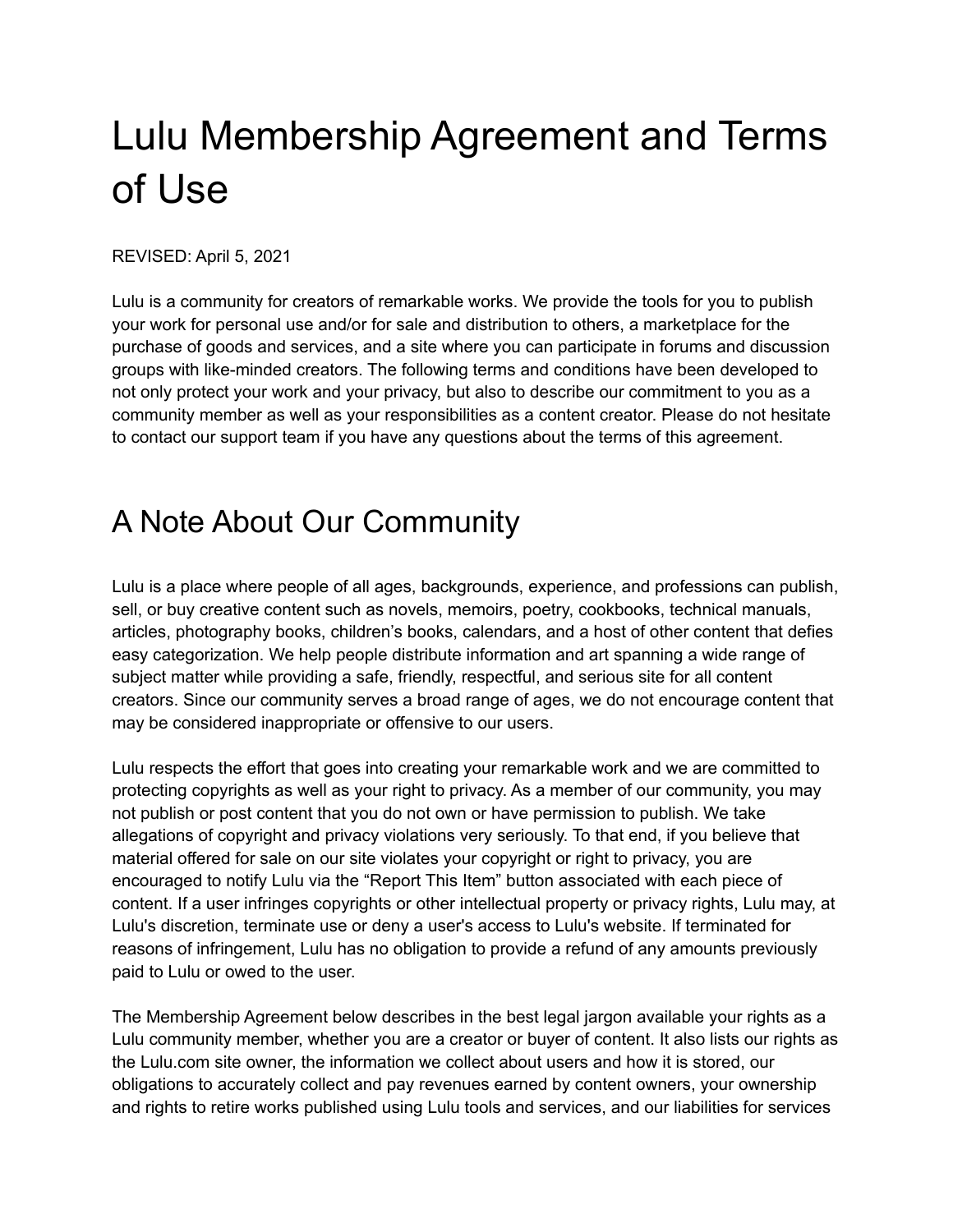provided by Lulu and our partners. Please note that your use of the website, or the tools or services accessed from the website denotes your acceptance of this membership agreement and all of its terms.

Below, you will find the terms and conditions for participation as a member in Lulu's community, where you will have rights to be involved in forums and groups, to purchase goods and services, and to publish your works for sale or distribution to others. Please don't hesitate to contact support if you have any questions about the terms of this agreement.

Welcome to our community of creators!

## Membership Agreement

Before using any Lulu app or website (lulu.com, lulujr.com, developers.lulu.com, xpress.lulu.com, or other) or setting up an account with Lulu (herein referred to as "we," "us" or "Lulu"), please read the following terms of your Membership Agreement and Terms of Use ("Terms" or "Agreement") carefully. These Terms govern your ("you" or "your") access to and use of the websites and services owned and/or operated by Lulu (collectively, the "Site"). Your access to and use of the Site are expressly conditioned on your acceptance of and compliance with these Terms. **Any use of the Site constitutes your agreement to these Terms. If you do not agree to these Terms, please do not use the Site.** Note that any violation of these Terms may result in termination of your ability to access and use the Site and your rights to earned royalties.

The Terms also include posted terms and conditions applicable to specific services and/or features, all of which are hereby incorporated by reference. Such additional terms and conditions ("Additional Terms") will be posted for viewing in conjunction with the applicable feature or service. In the event of a conflict between these Terms (other than Section 16, 17, 18 and 19 of these Terms) and the Additional Terms, the Additional Terms shall control; with respect to conflicts between the Additional Terms and Sections 16, 17, 18 and 19 of these Terms, Sections 16, 17, 18 and 19 of these Terms shall control.

We reserve the right at any time to change all or any part of these Terms; change the Site, including by eliminating or discontinuing any content on or feature of the Site; and change any fees or charges for use of the Site. Any changes we make will be effective immediately upon notice, which we may provide by any means including, without limitation, posting on the Site or by electronic mail. Your continued use of the Site after such notice will be deemed acceptance of such changes. You can determine when these Terms were last revised by referring to the 'REVISED' legend at the top of these Terms. It is Your responsibility to ensure familiarity with the most current version of these Terms. You agree that we shall not be liable to you or to any third party for any elimination or discontinuation of any content on or feature of the Site; or any change in any fees or charges for use of the Site.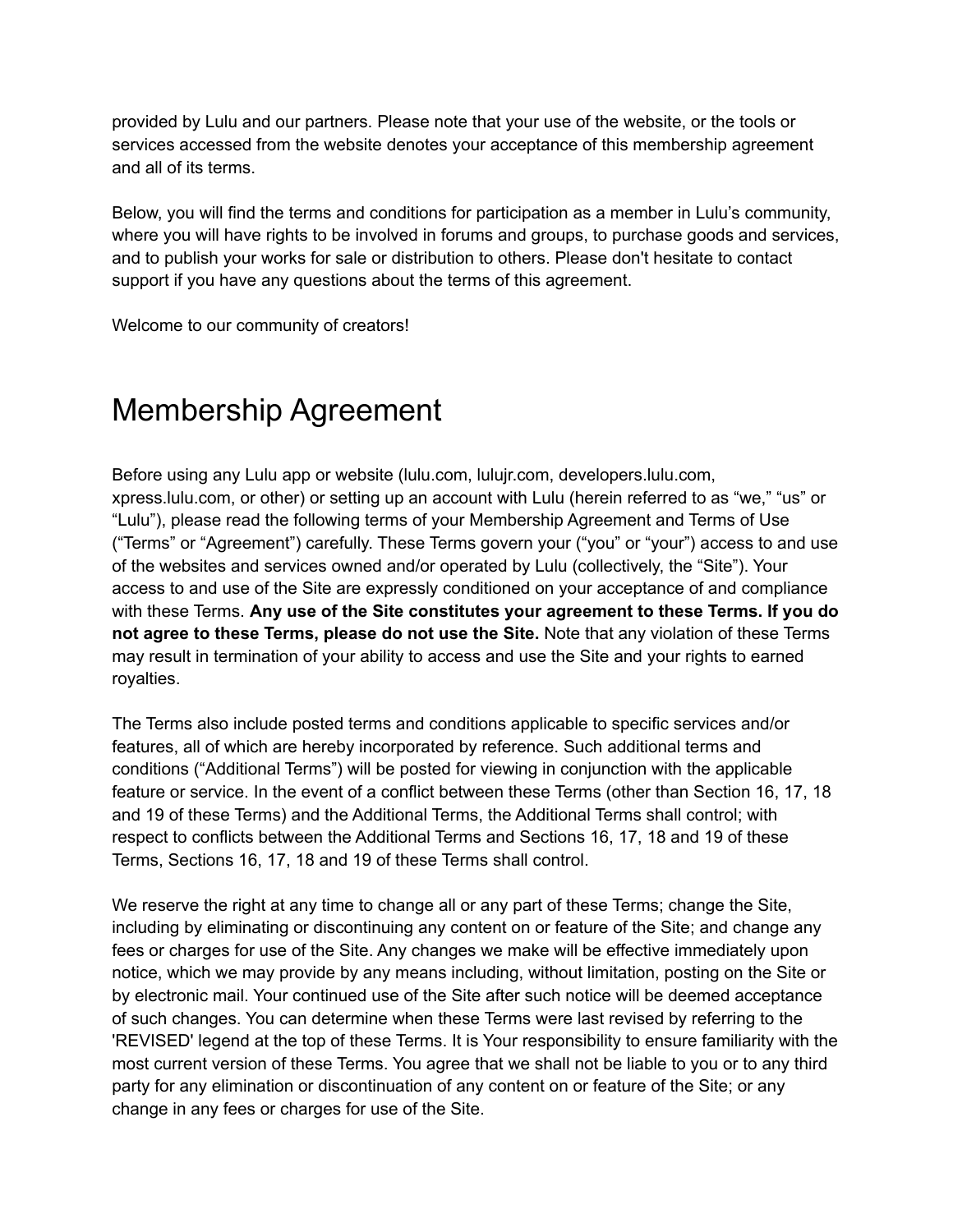- 1. [Registration](#page-2-0)
- 2. [Use](#page-3-0) of the Site
- 3. [Content](#page-4-0)
- 4. [Forums](#page-6-0)
- 5. [Purchases](#page-7-0)
- 6. [Copyright](#page-8-0)
- 7. [Publishing](#page-8-1)
- 8. Creator [Revenue](#page-9-0)
- 9. Term and [Termination](#page-11-0)
- 10. [Third-Party](#page-11-1) Websites, Software and Sites
- 11. [Promotions](#page-12-0)
- 12. [Refer-a-Friend](#page-13-0) Program
- 13. [Returns](#page-14-0)
- 14. Retiring Content, Terminating [Membership,](#page-14-1) and Data and Content Retention Policies
- 15. [Restrictions](#page-15-0) on Use of Content
- 16. [Privacy](#page-16-0)
- 17. [Indemnification](#page-17-0)
- 18. Disclaimer of [Warranties](#page-17-1)
- 19. [Limitation](#page-18-0) of Liability
- 20. [Intellectual](#page-19-0) Property
- 21. Policy for Idea [Content](#page-19-1)
- 22. [Jurisdictional](#page-20-0) Issues
- 23. [Miscellaneous](#page-20-1)
- Appendix A. Lulu Content Policy and [Guidelines](#page-22-0)
- Appendix B. Content Retention [Guidelines](#page-23-0)

## <span id="page-2-0"></span>1.Registration

When and if you set up your Lulu account and register to use the Site, you agree to (a) being at least sixteen (16) years old, and (b) providing accurate, current and complete information about yourself as prompted by our registration form (including your email address), and (c) maintaining and updating your information (including your valid email address) to keep it accurate, current and complete. You acknowledge that, if any information provided by you is untrue, inaccurate, not current or incomplete, (1) you cannot claim a lack of notice on communications we have attempted to send to you that could materially affect your rights under the Terms, and (2) we reserve the right to terminate your access to and use of the Site. Our Privacy Policy governs the use and disclosure of any information you provide.

As part of the account set-up and registration process, you may be asked to select a username and password. We may refuse to grant you a username for any reason in our sole discretion, including in the event that we determine that such user name impersonates someone else, is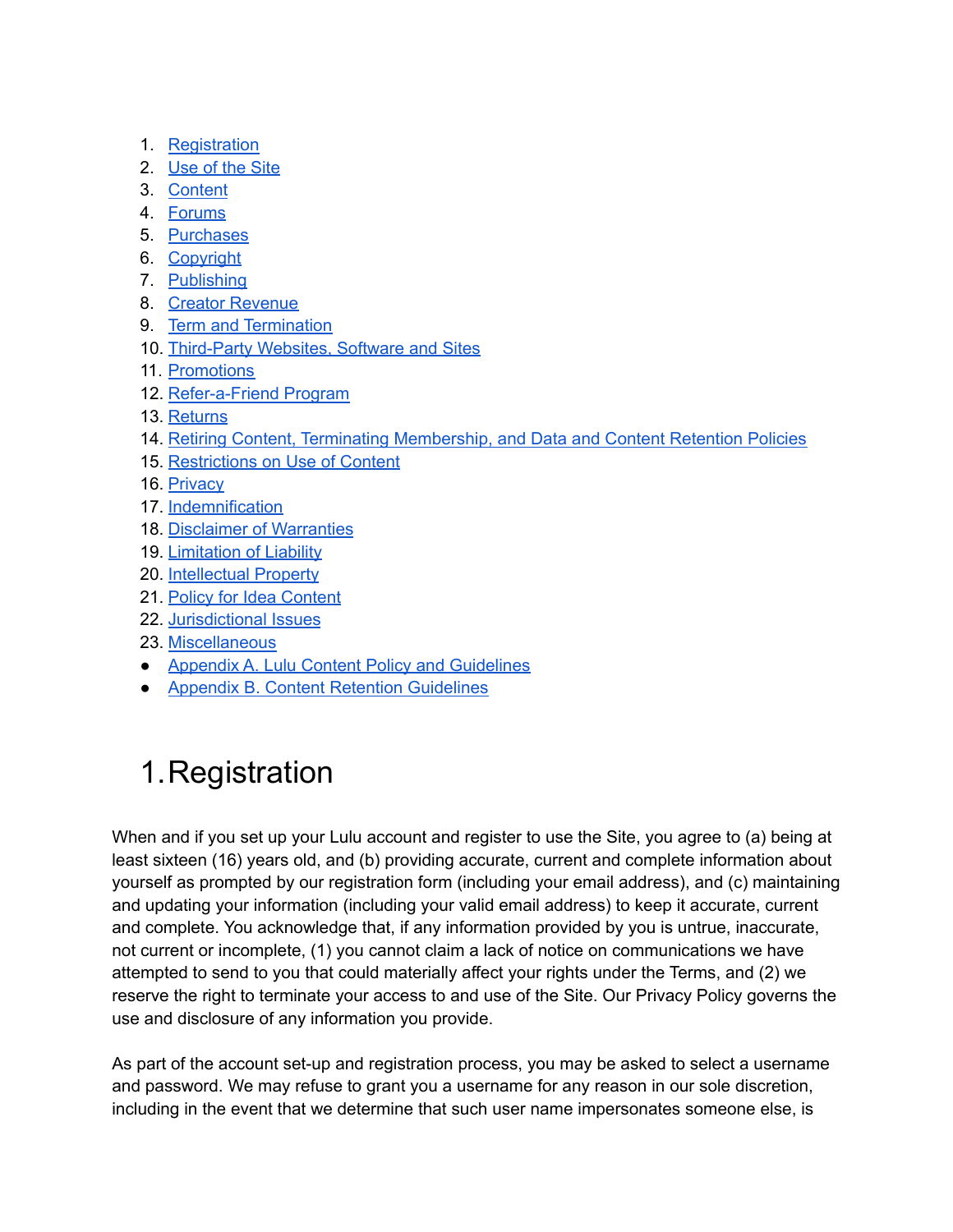illegal, vulgar, or otherwise offensive, or is protected by trademark or other proprietary rights law, or otherwise may cause confusion. You will be responsible for the confidentiality and use of your username and password and agree not to transfer or resell your use of or access to the Site to any third party. YOU ARE ENTIRELY RESPONSIBLE FOR MAINTAINING THE CONFIDENTIALITY OF YOUR USERNAME AND PASSWORD AND FOR ANY AND ALL ACTIVITIES (INCLUDING PURCHASES, AS APPLICABLE) THAT ARE CONDUCTED THROUGH YOUR ACCOUNT.

## <span id="page-3-0"></span>2.Use of the Site

Subject to and conditioned upon your compliance with these Terms, and solely for so long as you are permitted by Lulu to access to Site, we grant to you a non-exclusive, non-transferable, non-sub-licensable, limited right and license to access the Site, including any text, images, graphics, videos, visuals, sounds, data, files, links and other materials incorporated into the Site (other than your Content), solely as made available by us, solely as necessary to access the Site and solely for your own purposes, provided that you keep intact all copyright and other proprietary notices. You acknowledge and agree that certain features of the Site may include advertisements and that such advertisements are a necessary part of the Site. The Site, including all such materials and all intellectual property rights therein, remains the property of Lulu or its licensors or suppliers. Except as expressly authorized by these Terms, you may not use, reproduce, distribute, modify, transmit, perform, display or create derivative works of any portion of the Site without the written consent of Lulu. Nothing herein grants any rights to commercially exploit any portion of the Site or any content therein. All rights not expressly granted hereunder are expressly reserved.

Technical, maintenance and other issues may make the Site unavailable from time to time. LULU MAKES NO COMMITMENT, WARRANTY OR GUARANTEE THAT THE SITE WILL OPERATE IN A TIMELY, UNINTERRUPTED OR ERROR-FREE MANNER, OR THAT THE SITE WILL MEET USER'S PURPOSES. Lulu may in its discretion modify the features, availability, operation and/or look and feel of the Site from time to time without notice to our users.

While using the Site you agree to comply with all applicable laws, rules and regulations. In addition, we expect users of the Site to respect the rights and dignity of others. Your use of the Site is conditioned in part on your compliance with the rules of conduct set forth in this section; any failure to comply may result in termination of your access to the Site pursuant to Section 9 below. While using the Site, you agree not to:

- Defame, abuse, harass, stalk, threaten or otherwise violate the rights of others, including without limitation others' privacy rights or rights of publicity;
- Impersonate any person or entity, falsely state or otherwise misrepresent your affiliation with any person or entity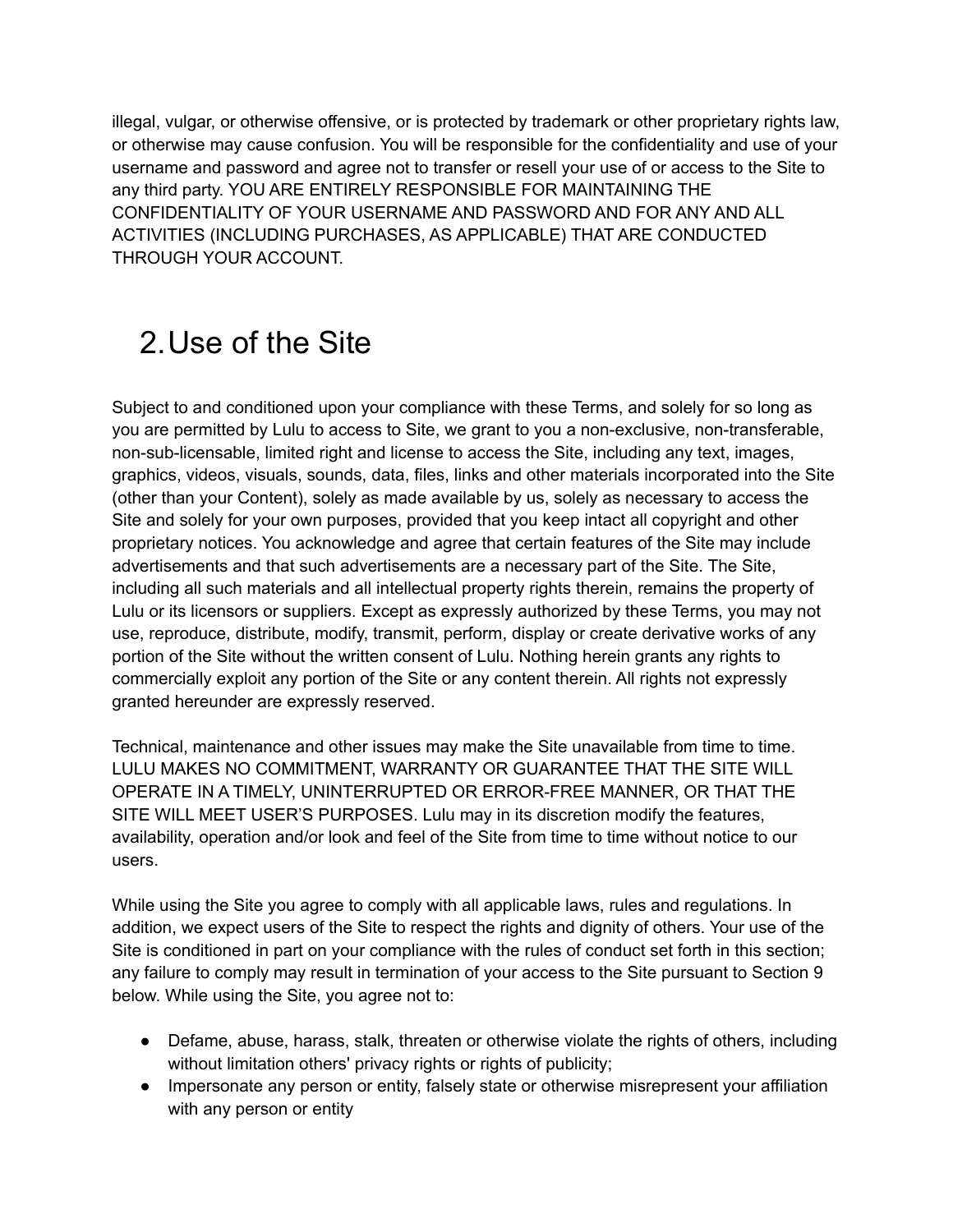- Restrict or inhibit any other user from using the Site, including, without limitation, by means of "hacking" or defacing any portion of the Site;
- Violate any applicable laws or regulations;
- Express or imply that any statements you make are endorsed by us, without our prior written consent;
- Upload to, transmit through, or display on the Site (a) any material that is unlawful, fraudulent, threatening, abusive, libelous, defamatory, obscene or otherwise objectionable, or infringes our or any third party's intellectual property or other rights; (b) any confidential, proprietary or trade secret information of any third party; or (c) any advertisements, solicitations, chain letters, pyramid schemes, investment opportunities or other unsolicited commercial communication (except as otherwise expressly permitted by us);
- Use the Site to harm minors in any way, including, but not limited to, by uploading content that violates child pornography laws, child sexual exploitation laws and laws prohibiting the depiction of minors engaged in sexual conduct;
- Engage in spamming or flooding;
- Attempt to upload images by any method to another user's account without permission;
- Access or use (or attempt to access or use) another user's content without permission;
- Transmit any software or other materials that contain any viruses, worms, Trojan horses, defects, date bombs, time bombs or other items of a destructive nature;
- Modify, adapt, sublicense, translate, sell, reverse engineer, decompile or disassemble any portion of the Site;
- Remove any copyright, trademark or other proprietary rights notices contained in or displayed on any portion of the Site;
- "Frame" or "mirror" any portion of the Site, or link to any page of or material on the Site other than the URLs provided by us to you for such purposes as part of the Site, without our prior written authorization;
- Use any robot, spider, site search/retrieval application or other manual or automatic device or process to retrieve, index, "data mine" or in any way reproduce or circumvent the navigational structure or presentation of the Site;
- Harvest or collect information about or from users of the Site without their express consent and, if such consent is provided, only pursuant to applicable law.

WE MAY SUSPEND AND/OR TERMINATE YOUR ACCESS TO AND USE OF THE SITE AND/OR ANY FEATURES MADE AVAILABLE THROUGH THE SITE IMMEDIATELY IF YOU FAIL TO COMPLY WITH THE ABOVE RULES OR OTHERWISE FAIL TO COMPLY WITH THESE TERMS, A DETERMINATION TO BE MADE IN OUR SOLE DISCRETION.

## <span id="page-4-0"></span>3.Content

In the event that you post or upload to the Site in compliance with Section 2, or otherwise submit to or through Lulu as part of your use of the Site, any materials including, without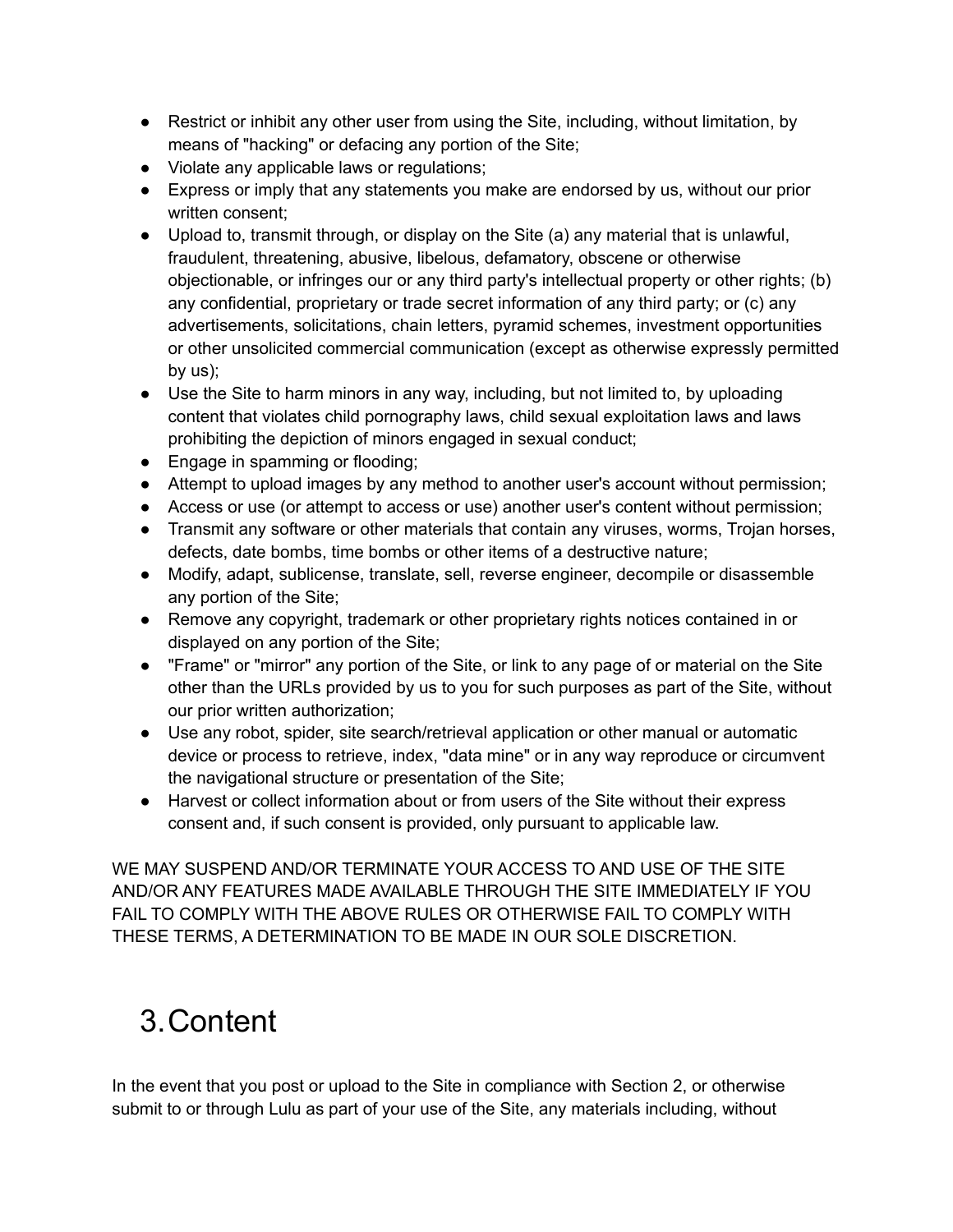limitation, text, photographs and other images, graphics, videos, visuals, sounds, data, files, links and other materials (collectively, "Content"), you will retain ownership of such Content. You hereby grant us and our designees a worldwide, non-exclusive, sub-licensable (through multiple tiers), assignable, royalty-free (except as otherwise agreed during the online publishing process) right to use, reproduce, distribute (through multiple tiers) and publicly display such Content, solely in connection with the Site. Should you decide to limit the access to and distribution of your Content, we will use commercially reasonable means to prevent such access and distribution. However, we cannot guarantee that these means will work all of the time. Please note that, while you retain ownership of your Content, any template or layout in which you arrange or organize such Content through tools and features made available through Lulu are not proprietary to you, and can be used by Lulu and others for any purposes. You acknowledge and agree that you have no rights in any such template and/or layout, and such template or layout shall be the sole and exclusive property of Lulu.

You represent, warrant and covenant that (i) you own or otherwise possess all necessary rights with respect to your Content, (ii) your Content does not and will not infringe, misappropriate, use or disclose without authorization, or otherwise violate any intellectual property or proprietary right of any third party, and are not unlawful, fraudulent, threatening, abusive, libelous, defamatory, obscene or otherwise objectionable, (iii) at Lulu's request, and without further consideration, you will promptly provide Lulu with reasonable evidence of such adequate and enforceable rights of third parties (i.e., consents, approvals, licenses or sublicenses), and agree that Lulu may provide a copy of these Terms to anyone claiming an infringement of copyright/trademark relating to your Content or to law enforcement or other entities as required by law or as Lulu reasonably determines to be necessary to protect its rights or the rights of others, (iv) you will abide by the Content Policy and Guidelines posted on the Site, and (v) you hereby consent to the use of your likeness, and you have obtained the written consent, release, and/or permission of every identifiable individual who appears in your Content to use such individual's likeness, for purposes of using and otherwise exploiting the Content in the manner contemplated by these Terms (including for purposes of promoting the Site), or, if any such identifiable individual is under the age of eighteen (18), you have obtained such written consent, release and/or permission from such individual's parent or guardian (and you agree to provide to Lulu a copy of any such consents, releases and/or permissions upon Lulu's request). If you do submit Content that contains the likeness of an identifiable individual is under the age of eighteen (18), we strongly encourage you not to include any identifying information (such as the individual's name or address) with such Content. Any violation of this Section, as determined in our sole discretion, can be cause to remove any and all of your Content from the Site, remove from applicable Distribution Channels, and to terminate your account and access to the Site.

None of the Content will be subject to any obligation, whether of confidentiality, attribution or otherwise, on our part and we will not be liable for any use or disclosure of any Content. You acknowledge and agree that we may (but are not obligated to) do any or all of the following, at our discretion: (a) monitor and/or filter any Content (including without limitation by means of blocking or replacing expletives or other language that may be deemed harmful or offensive); (b) alter, remove, or refuse to send, transmit or otherwise use any Content (including, without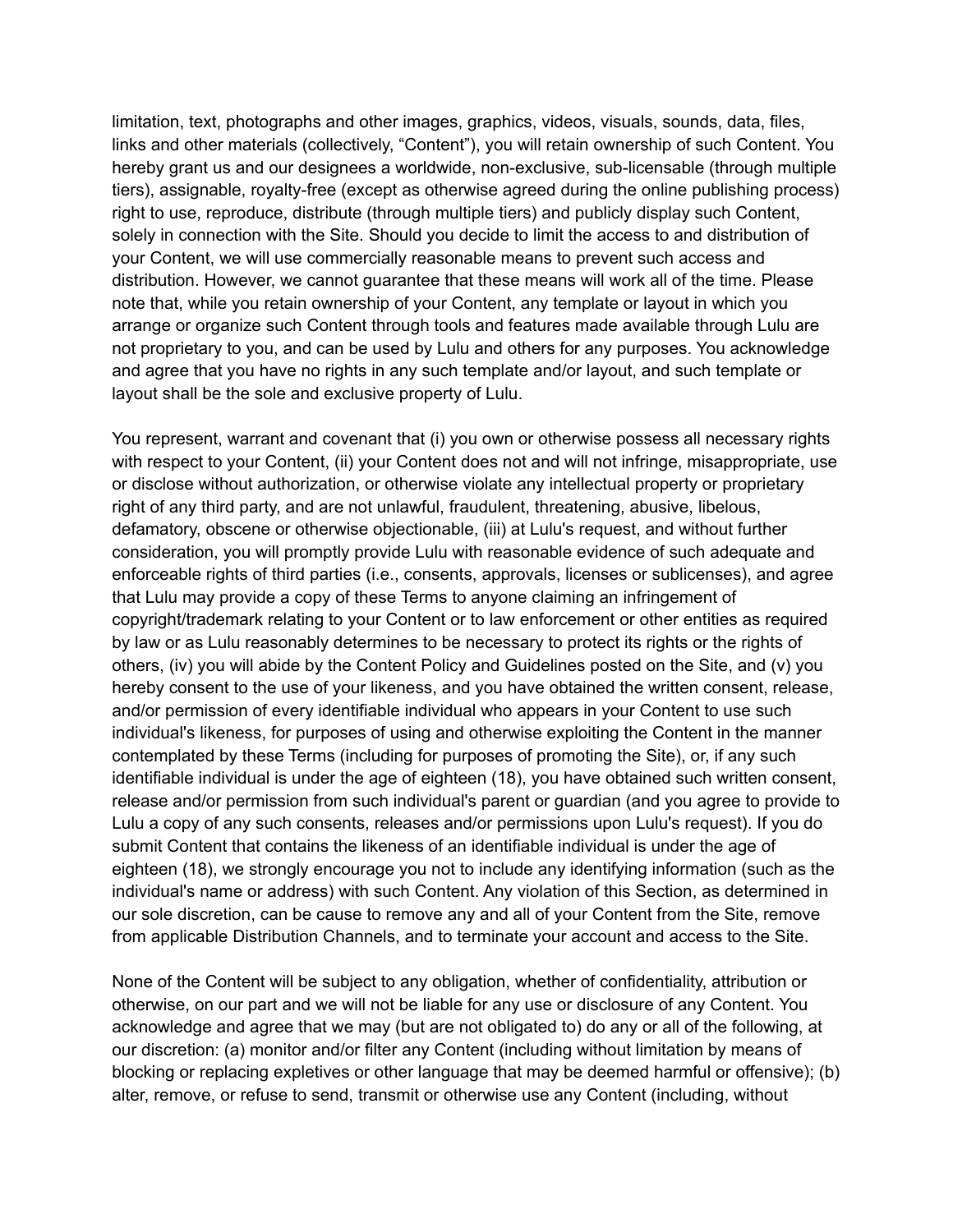limitation, by suspending the processing and shipping of any order relating to any Content); and/or (c) disclose any Content, and the circumstances surrounding the transmission or use thereof, to any third party in order to operate the services on the Site; to protect us and our affiliates, distributors, partners, licensors, advertisers and sponsors, and our and their directors, officers, employees, consultants, agents, other representatives, and users; to comply with legal obligations or governmental requests; to enforce these Terms; or for any other reason or purpose.

Please note that we may also provide users with an automated method of reporting Content that they believe to be inappropriate. If we do provide such a method, Content that is reported more than a certain number of times may be automatically removed from the Site; provided, however, that Lulu has no obligation to remove Content in response to user reports or requests. Lulu is not responsible for, and will have no liability for, the removal or non-removal of any Content from the Site. WE RECOMMEND YOU KEEP BACK-UP COPIES OF YOUR CONTENT ON YOUR HARD DRIVE OR OTHER PERSONAL SYSTEM, AS THE SITE IS NOT INTENDED TO BE A BACK-UP SOLUTION FOR STORING YOUR CONTENT.

Lulu also reserves the right to (1) reserve a portion of the back cover of a book of any published Content for placement of a unique identifying number and barcode (this number may be the Content's ISBN number, if an ISBN number is assigned), and (2) delete Content from Lulu's database after a defined period of time, as set forth in the then current policies of Lulu.

#### <span id="page-6-0"></span>4.Forums

The Site may permit users to share their Content with other users, including but not limited to our user testimonials, user reviews, user comment functionality, user forums and blogs (collectively, "Forums"). Some Forum participants may use anonymous screen names and may have no other connection with Lulu. A large volume of material is available in our Forums and Forum participants may occasionally post messages or make statements, whether intentionally or unintentionally, that are inaccurate, misleading or deceptive, and provide content that may be objectionable to you. We neither endorse nor are responsible for such messages, statements, or content, or any opinion, advice, information or other utterance made or displayed on the Site by third parties, whether such third parties are users of the Site or others. The opinions expressed in the Forums reflect solely the opinions of the participants and may not reflect the opinions of Lulu. We are not responsible for any errors or omissions in articles or postings, for hyperlinks embedded in messages or for any results obtained from the use of such information. Under no circumstances will Lulu, any of our affiliates, distributors, partners, licensors, advertisers or sponsors, and/or any of our or their directors, officers, employees, consultants, agents or other representatives be liable for any loss or damage caused by your reliance on such information obtained through the Site. We may, but have no obligation to, monitor the Forums and any materials displayed, transmitted or otherwise made available on or through the Forums or otherwise through the Site.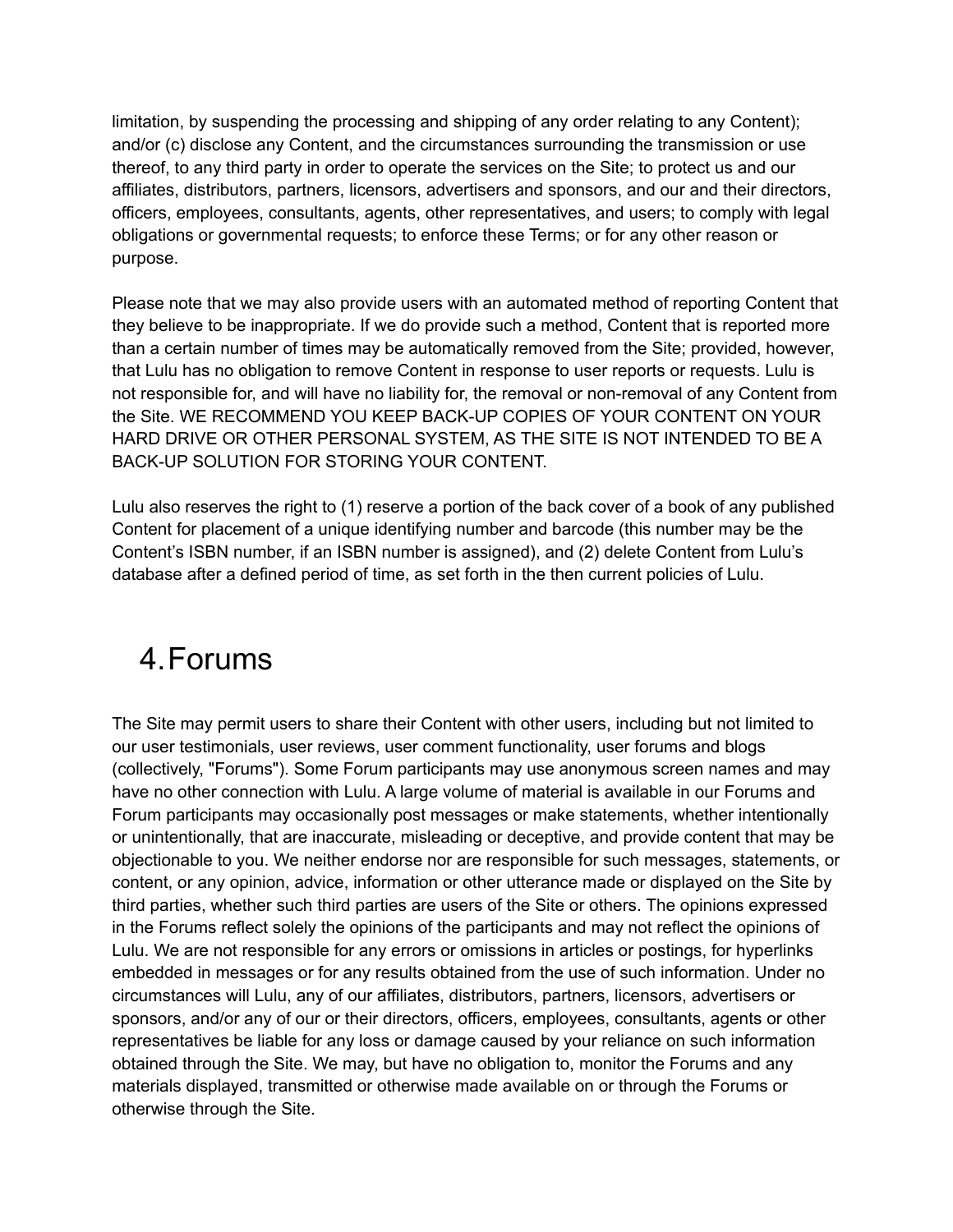Some features of the Site enable you to send and receive transmissions. You acknowledge and agree that Lulu has no responsibility or liability for any transmissions, and/or any content included in such transmissions, sent or received by you. Lulu reserves the right, in its sole discretion and at any time, to set limits on the number and size of any transmissions sent by or received through the Site and/or the amount of storage space available for transmissions or for any feature made available through the Site.

## <span id="page-7-0"></span>5.Purchases

If you wish to purchase any products or services through the Site, you must accept these Terms and we will ask you to supply certain information applicable to your purchase, including, without limitation, payment and other information. Any such information will be treated as described in our Privacy Policy. All information that you provide to us or our third-party payment processor must be accurate, current and complete. YOU REPRESENT AND WARRANT THAT YOU HAVE THE LEGAL RIGHT TO USE ANY CREDIT CARD(S) OR OTHER PAYMENT MEANS USED TO INITIATE ANY TRANSACTION. You agree to pay all charges incurred by you or any users of your account and credit card (or other applicable payment mechanism) at the prices in effect when such charges are incurred. You will also be responsible for paying any applicable taxes relating to your purchases. Verification of information applicable to a purchase may be required prior to our acceptance of any order.

Descriptions, images, references, features, content, specifications, products, price and availability of any products or services are subject to change without notice, and our current prices can be found on the Site. We make reasonable efforts to accurately display the attributes of our products, including the applicable colors; however, the actual color you see will depend on your computer system, and we cannot guarantee that your computer will accurately display such colors. The inclusion of any products or services on the Site at a particular time does not imply or warrant that these products or services will be available at any time. It is your responsibility to ascertain and obey all applicable local, state, federal and international laws (including minimum age requirements) in regard to the possession, use and sale of any item purchased through the Site. By placing an order, you represent that the products ordered will be used only in a lawful manner. We reserve the right, with or without prior notice, to limit the available quantity of or discontinue any product or service; to honor, or impose conditions on the honoring of any coupon, coupon code, promotional code or other similar promotions; to bar any user from making any or all purchase(s); and/or to refuse to provide any user with any product or service.

Title and risk of loss for any purchases pass to you upon our delivery to our carrier. We reserve the right to ship partial orders (at no additional cost to you), and the portion of any order that is partially shipped may be charged at the time of shipment.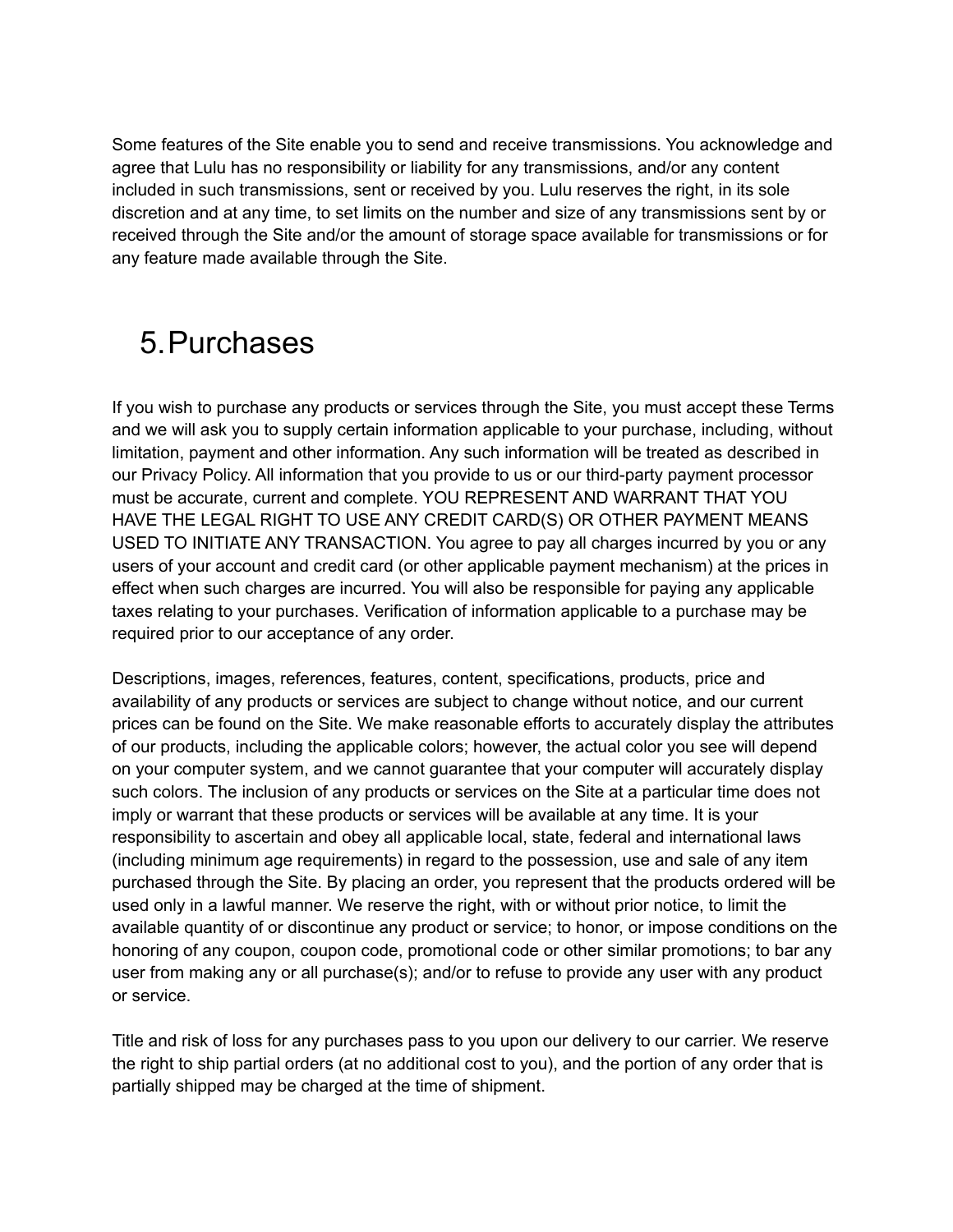## <span id="page-8-0"></span>6.Copyright

Lulu is committed to protecting copyrights and expects users of the Site to do the same. The Digital Millennium Copyright Act of 1998 ("DMCA") provides recourse for copyright owners who believe that material appearing on the Internet infringes their rights under U.S. copyright law. If you believe in good faith that any material used or displayed on or through the Site infringes your copyright, you (or your agent) may send us a notice requesting that the material be removed, or access to it blocked. The notice must include the following information: (a) a physical or electronic signature of a person authorized to act on behalf of the owner of an exclusive right that is allegedly infringed; (b) identification of the copyrighted work claimed to have been infringed (or if multiple copyrighted works are covered by a single notification, a representative list of such works); (c) identification of the material that is claimed to be infringing or the subject of infringing activity, and information reasonably sufficient to allow us to locate the material on the Site; (d) the name, address, telephone number and email address (if available) of the complaining party; (e) a statement that the complaining party has a good faith belief that use of the material in the manner complained of is not authorized by the copyright owner, its agent or the law; and (f) a statement that the information in the notification is accurate and, under penalty of perjury, that the complaining party is authorized to act on behalf of the owner of an exclusive right that is allegedly infringed. If you believe in good faith that a notice of copyright infringement has been wrongly filed against you, the DMCA permits you to send us a counter-notice. Notices and counter-notices must meet the then-current statutory requirements imposed by the DMCA; see http://www.copyright.gov/ for details. DMCA notices and counter-notices regarding the Site should be sent to:

Lulu Press P.O. Box 12018 Durham, NC 27709 ATTN: Questionable Content

Email: questionablecontent@Lulu.com

## <span id="page-8-1"></span>7.Publishing through Lulu.com

If you wish to publish Content through Lulu.com, you will generally be provided the opportunity to direct how the Content should be published and conditions for distribution and sale. The publishing process converts your Content into print-ready files. You may use these converted files to distribute and/or sell your Content, as you choose, through Lulu and/or distribution channel partners.

Lulu shall have the right to distribute samples of the Work in any form of media, including printed media, in order to promote (a) the author or author's Work and/or (b) the Lulu service. These samples will be licensed for free, non-commercial use, duplication and sharing, and will comply with the sample percentage authorized by the Author.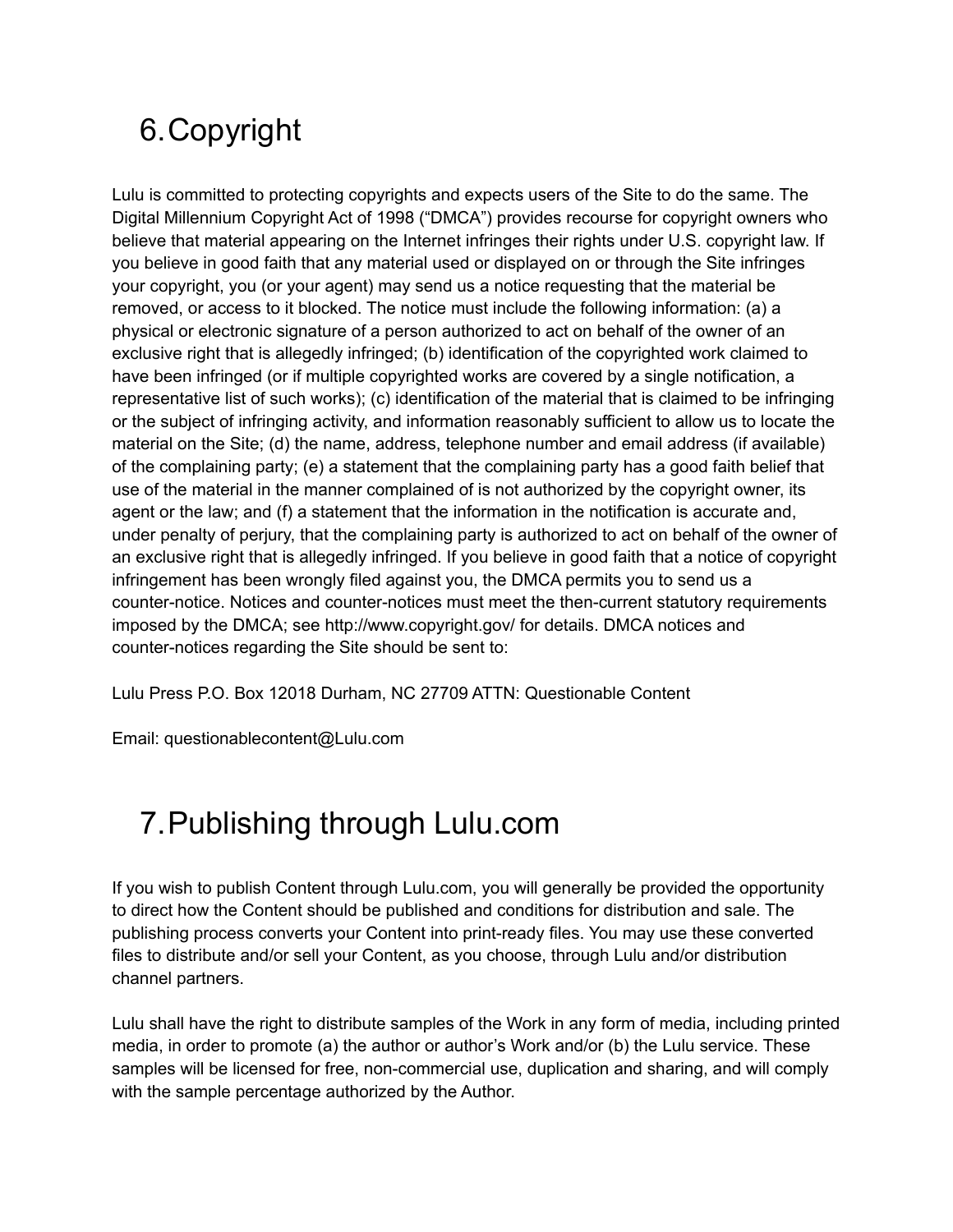Lulu's distribution service feeds to third party selected online and trade retailers. Should an Author choose Global Distribution for their titles, author titles will be presented for sale and included in all distribution feeds to these selected retailers. Lulu shall not be liable for failure by the third-party retailer to list those titles for sale. Similarly, Authors can choose to opt out of channels at any time and at their discretion. Lulu sends the Author request for removal in a periodic feed, however Lulu cannot dictate the speed at which the third party removes the titles for sale. Lastly, where Lulu operates a direct to consumer online retail platform it will be Lulu's discretion if titles are listed.

### <span id="page-9-0"></span>8.Lulu.com Creator Revenue

As used herein and for the sale of Content through Lulu.com:

- **Creator Revenue** means the percentage of Net Revenue due to you as author-publisher for Content which was sold and paid for in full. Subject to specific arrangements with distribution channel partners, the following Creator Revenue percentage generally applies:
	- **Electronic** for sales of electronic material, 90% of Net Revenue.
	- **Print** for sales of printed material, 80% of Net Revenue.
- **Gross Selling Price** means the Sales List Price after any discount that you as author-publisher would like to include in order to promote your Work, if applicable.
- **Net Revenue** means the remaining monies after subtracting Lulu's manufacturing costs and markups or fees for sales with distribution partners, from the monies actually received for customer purchases of Content (based on Gross Selling Price).
- **Returns and Refunds** when we process returns or refunds of purchased Content, this may result in an offset of the amount of Net Revenue owed to you.
- **Royalty** this is the Creator Revenue that is reported to the U.S. Internal Revenue Service (IRS), if applicable.
- **Sales List Price** means the price determined by you as author-publisher for the Content, subject to variances in international manufacturing costs. The Sales List Price will be the price listed in any distribution channel.
- **Taxes; Shipping and Handling** sales taxes, VAT and other similar taxes, and shipping and handling are separate and apart, and not subject to revenue calculations.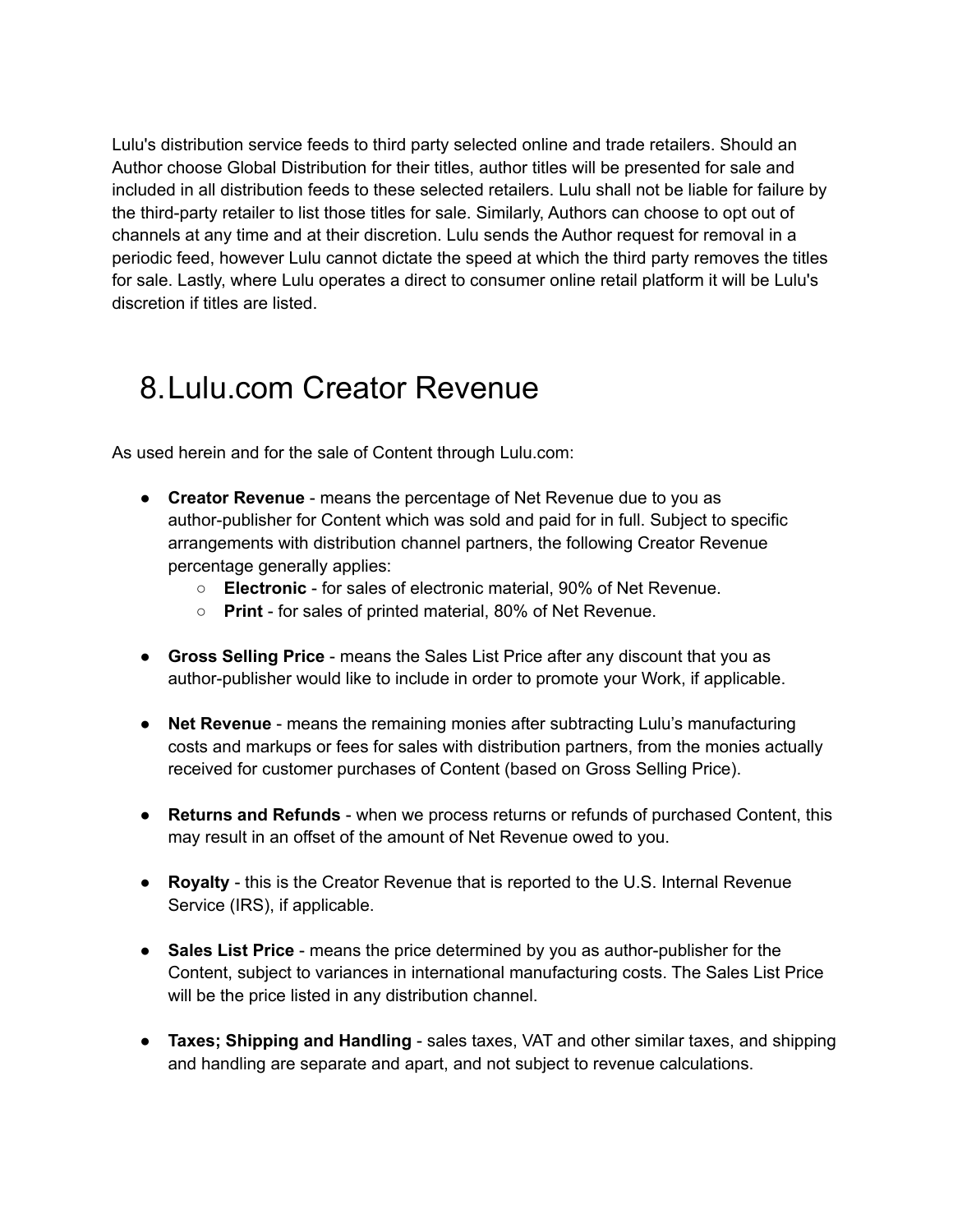If you have published and sold Content on the Site, the amount of Creator Revenue you are owed will be visible in your account under the "My Revenue" box that appears on the "My Projects" information tab of the Site. You may choose to receive Creator Revenues you are due via PayPal or via paper check. PayPal payments may be made in Euros, GBP, CHF, AUD, CAD or USD. All paper check payments are made in USD.

If you choose to receive your Creator Revenue via paper check, you will be paid on a quarterly basis. Specifically, no later than 45 days following the end of the calendar quarter, Lulu will make a good faith effort to pay you the Creator Revenue that accrued during that quarter, using the contact information in our records. If Lulu owes you less than \$20 for Content sales within a given quarter, we reserve the right, at our discretion, to roll your Creator Revenue forward to the following quarter(s) until \$20 is reached.

If you choose to receive your Creator Revenue via PayPal, you will be paid on a monthly basis. Specifically, no later than 31 days after the end of a calendar month Lulu will make a good faith effort to pay you the Creator Revenue that accrued during that month, using the contact information in our records. If Lulu owes you less than \$5 for Content sales within a given month, we reserve the right, at our discretion, to roll your Creator Revenue forward to the following month(s) until \$5 is reached.

All minimum Creator Revenue in non-USD shall be calculated in USD using current exchange rates for the purpose of the minimum thresholds for transmission of payments to you by Lulu.

It is your responsibility to update your contact information. If we are unable to contact you using the contact information provided, we may, at our sole discretion, charge a termination fee equal to the amount of unpaid Creator Revenue to cover administrative costs.

In order to use the basic Lulu services you are not required to provide any taxpayer information. However, based on withholding that may be required by the IRS, the payment you receive may be less than the Creator Revenue. You are also responsible for any taxes, fees and penalties associated with your receipt of Creator Revenue or sale of your Content, and indemnify Lulu for any such tax, fee or penalty.

You are responsible to any third party for payment of royalties, commissions, etc. that may be owed to them based upon agreements you have made with a third party and/or liabilities you have incurred to third parties.

Lulu reserves the right to place a hold on any payment based upon suspicious activity, including but not limited to, potential fraud, copyright infringement or other violations of these Terms, claims by third parties and/or questions regarding rightful ownership of the account.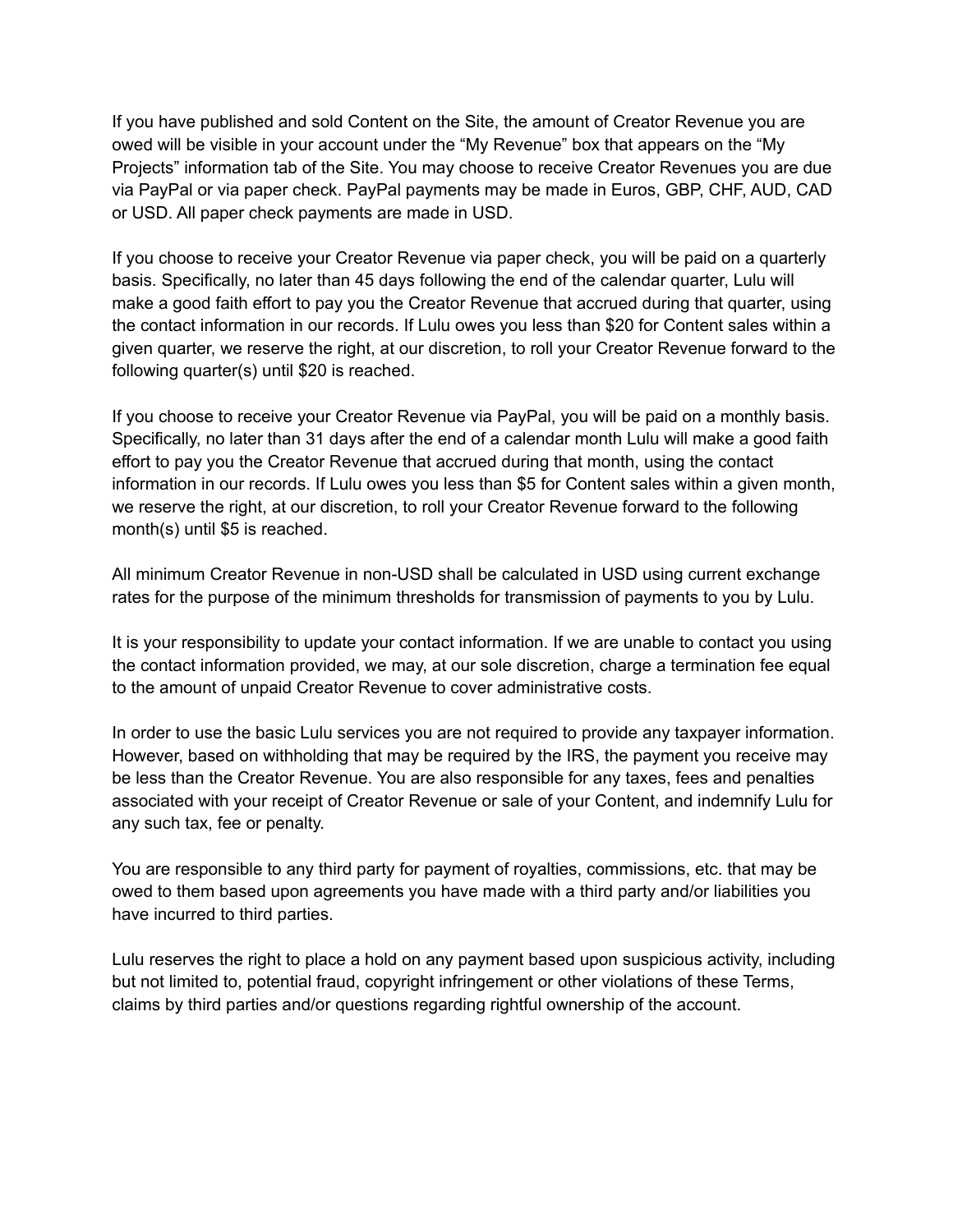## <span id="page-11-0"></span>9.Term and Termination

These Terms shall remain effective until terminated as set forth herein. We may, in our sole discretion, immediately terminate these Terms, and/or your access to and use of the Site or any portion thereof, at any time and for any reason, including if we believe that you have violated or acted inconsistently with the letter or spirit of these Terms. Upon termination of these Terms, your right to access and/or use the Site will immediately cease. You agree that any termination of your access to or use of the Site may be effected without prior notice, and that we may immediately deactivate or delete your password and user name, and all related information and files associated with it (including all Content), and/or bar any further access to such information or files. You agree that we shall not be liable to you or any third party for any termination of your access to the Site or to any such information or files, and shall not be required to make such information or files available to you after any such termination.

## <span id="page-11-1"></span>10. Third-Party Websites, Software and Sites

The Site may direct you to websites, software or services owned or operated by third parties ("Third-Party Properties"). Third-Party Properties, to which you may be directed, operate under their own Terms, and we have no control over such Third-Party Properties. We are not responsible for (a) the content and operation of such Third-Party Properties, or (b) the privacy or other practices of such Third-Party Properties. The fact that the Site directs you to such Third-Party Properties does not indicate any approval or endorsement of any Third-Party Properties. We direct you to such Third-Party Properties only as a convenience. You are responsible for the costs associated with such Third-Party Properties, including any applicable license fees and service charges. Accordingly, we strongly encourage you to become familiar with the terms of use and practices of any such Third-Party Properties.

Other websites may provide links to the Site with or without our authorization. We do not endorse such sites, and are not and shall not be responsible or liable for any links from those sites to the Site, any content, advertising, products or other materials available on or through such other sites, or any loss or damages incurred in connection therewith.

YOU AGREE THAT YOUR USE OF THIRD-PARTY WEBSITES AND RESOURCES, INCLUDING WITHOUT LIMITATION, YOUR USE OF ANY CONTENT, INFORMATION, DATA, ADVERTISING, PRODUCTS, OR OTHER MATERIALS ON OR AVAILABLE THROUGH SUCH WEBSITES AND RESOURCES, IS AT YOUR OWN RISK AND IS SUBJECT TO THE TERMS AND CONDITIONS OF USE APPLICABLE TO SUCH SITES AND RESOURCES.

We shall have the right, at any time and in our sole discretion, to block links to the Site through technological or other means without prior notice.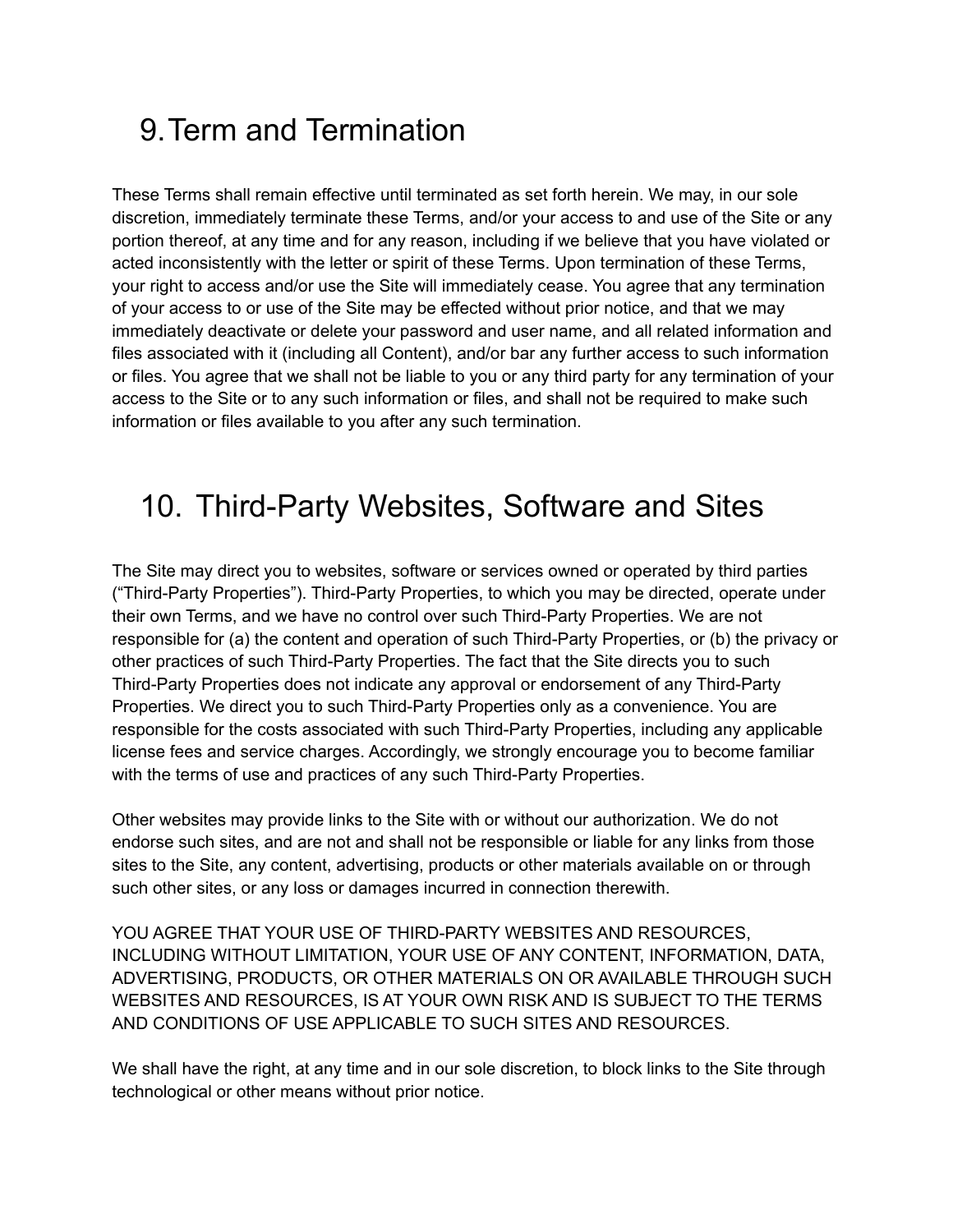## <span id="page-12-0"></span>11. Promotions

In addition to these Terms, any contests, sweepstakes, surveys, games or similar promotions ("Promotions") made available through the Site may be governed by specific rules that are separate from this Agreement. By participating in any such Promotion, you will become subject to those rules, which may vary from the terms and conditions set forth herein. We urge you to review any specific rules applicable to a particular Promotion, which will be linked from such Promotion, and to review our Privacy Policy that, in addition to these Terms, governs any information you submit in connection with such activities. To the extent that the terms and conditions of such rules conflict with these Terms, the terms and conditions of such rules shall control. In addition Promotions are generally subject to the following rules and restrictions:

- Each promotional offer ("offer") claim code can be used only once.
- Limit one offer per account.
- The offer must be redeemed at our Site toward the purchase of products sold by Lulu. If Lulu is not the seller, that fact will be noted on the product detail page.
- Offer may not be available to be redeemed at any other Website operated by Lulu, its affiliates, or third-party merchants (including Websites linked to or from the http://www.lulu.com site).
- The offer cannot be used to pay for special-order titles, taxes, or shipping and handling charges.
- If the offer has a minimum purchase requirement, taxes and shipping and handling charges do not apply toward the minimum purchase amount.
- If you are ordering items to be shipped to more than one address, a separate order must be created for each address. The offer will be applied to only one of the resulting orders. Some offers may not be combined with other offers in the same order. Generally, only one promotional claim code may be used per order.
- Each offer is valid for a limited time only and expires on the date specified in the offer.
- The offer's cash value is 1/100th of one cent.
- The offer is not for resale and is not redeemable for cash.
- The offer cannot be applied to orders already placed with Lulu.
- If there is a problem with items purchased using a promotional code and Lulu grants a refund, you will not receive a refund for the amount of the offer.
- When you redeem an offer, Lulu can tell that you are part of a select group of customers to whom the promotional code was sent or distributed. For more information about data that Lulu collects from our customers, please read our Privacy Policy.

Lulu reserves the right to refuse to pay any Creator Revenue where we find, in our sole discretion, that you have abused our promotions and/or other processes to garner monies by manipulation and/or other fraudulent and abusive techniques. If we find such activity to have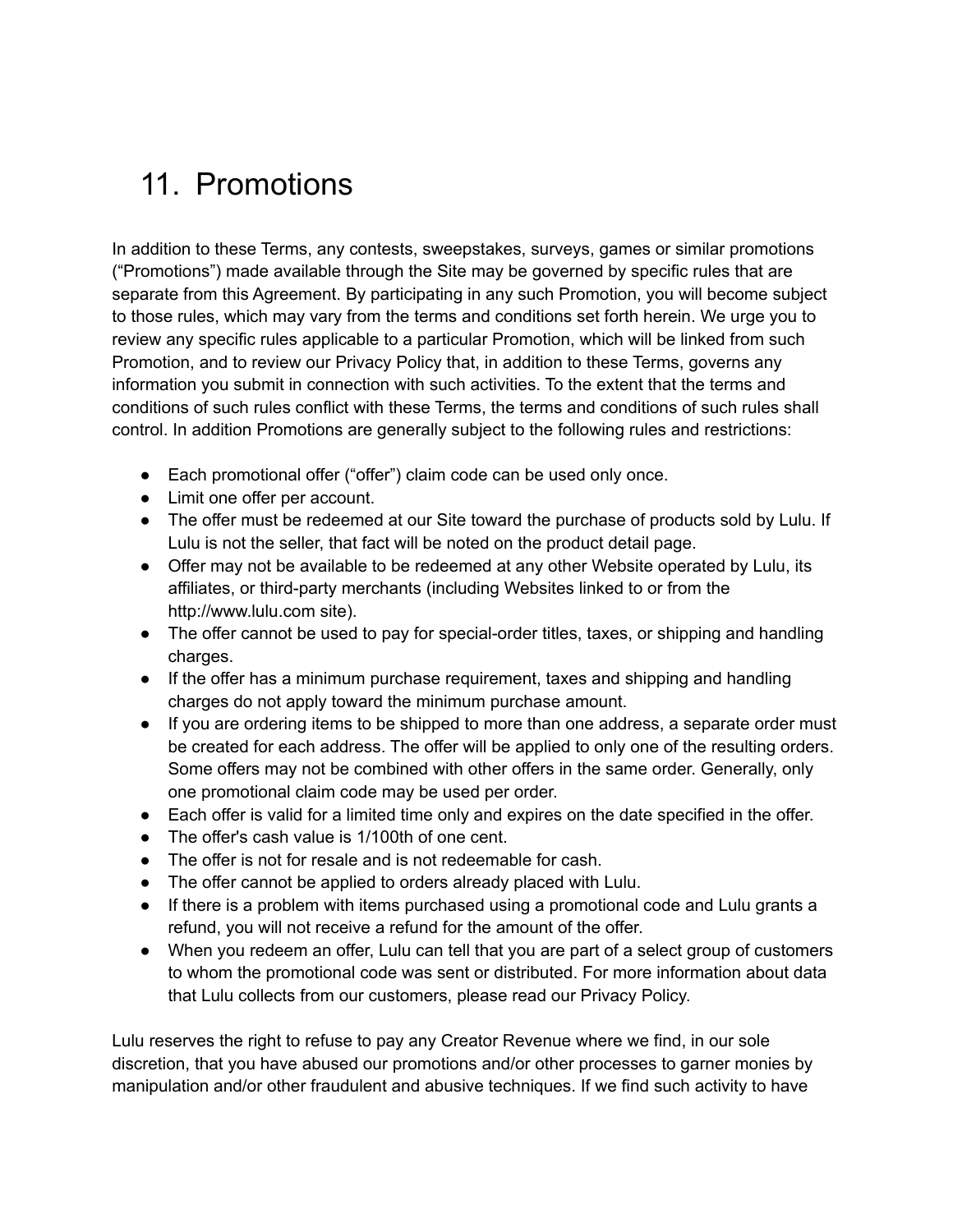occurred, we reserve the right to terminate your account and withhold all Creator Revenue payments.

## <span id="page-13-0"></span>12. Refer-a-Friend Program Terms & Conditions

*Qualified Referral*. A Qualified Referral is defined as a purchase made at www.lulu.com by a person (a "Referred Customer") who arrives to our website by clicking your Refer-a-Friend program link. You are limited to one Qualified Referral for each Referred Customer; additional purchases made by a Referred Customer are not counted as additional Qualified Referrals.

*Referred Customer.* The Referred Customer and the Referrer cannot be the same person (for example, by using a different email address or alias). The Referred Customer must also be a first-time customer. If the Referred Customer is publishing a book, the promotional offer only applies to their new book publication. The promotion does not apply to e-books.

*Referral Rewards.* For you to earn referral rewards as a Referrer, the Referred Customer must complete an order minus any chargebacks, and/or fraudulent payments.

*Reward Payments.* As a Referrer, you are responsible for any and all tax liability resulting from Referral Rewards. The value of your reward is redeemable as a coupon on Lulu.com and is not redeemable for cash or another legal tender.

*Eligibility.* Eligibility is limited to individuals only. Lulu's Refer-a-Friend Program cannot be used by businesses for affiliate lead generation as determined in Lulu's sole discretion. Our referral program may not be available in some of our stores depending on applicable laws.

*No Spam*. You must comply with all up-to-date "SPAM" laws. For example, emails must be created and distributed in a personal manner and bulk email distribution is strongly discouraged. Any distribution of your referral link that could constitute unsolicited commercial email or "spam" under any applicable law or regulation is expressly prohibited and will be grounds for immediate termination of your account and exclusion from Lulu's Refer-a-Friend program.

*Right to Close Accounts.* Lulu reserves the right to close the account(s) of any Referrer and/or Referred Customer and to request proper payment if the Referrer and/or Referred Customer attempts to use the Lulu Refer-a-Friend program in a questionable manner or breaches any of these Terms & Conditions or is in violation of any law, statute or governmental regulation.

*Right to Cancel Program or Change Terms.* Lulu reserves the right to cancel the Refer-a-Friend Program or to change these Terms & Conditions at any time in its sole discretion. Any unclaimed referral rewards will be forfeited at that time.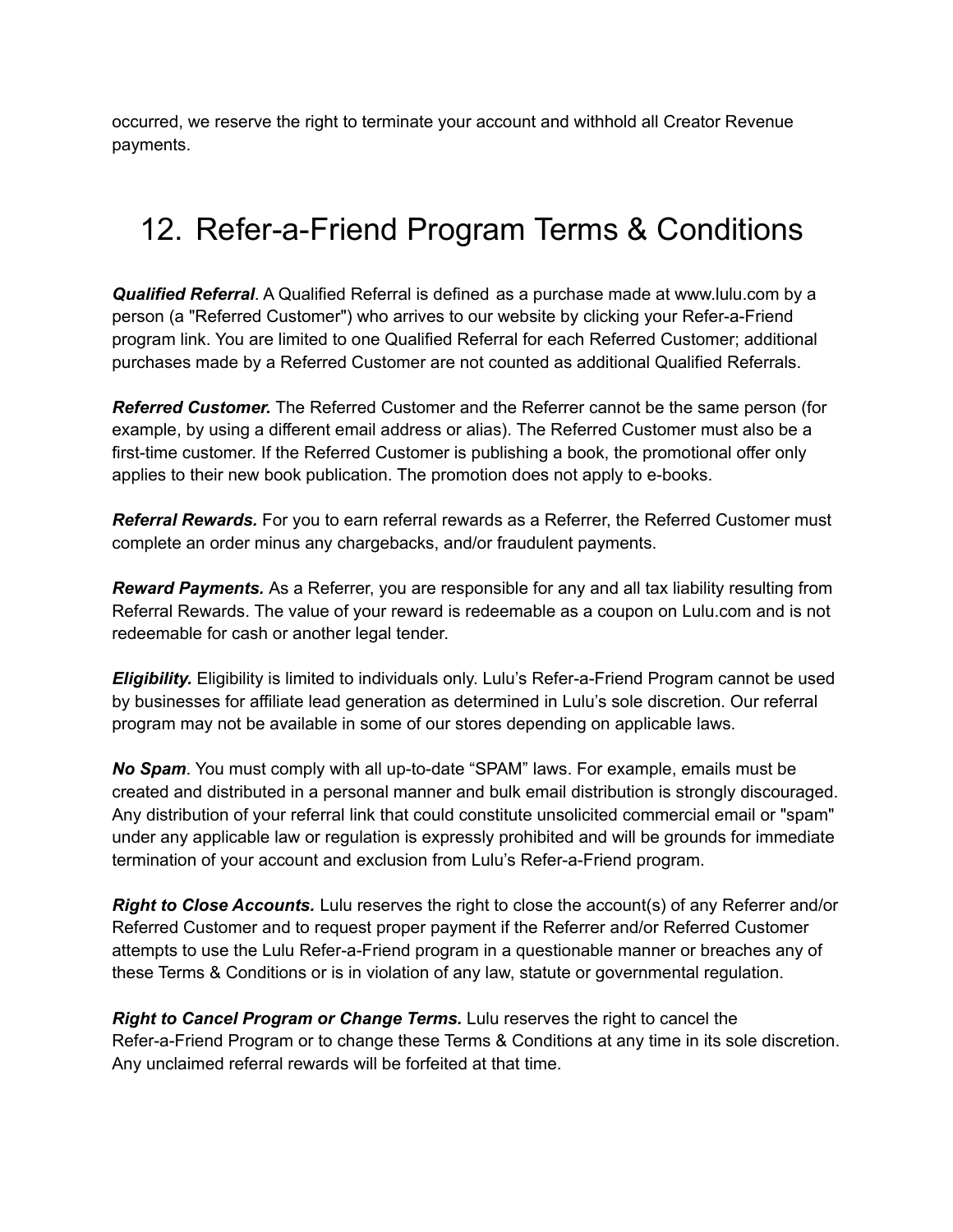*Implied Consent.* By participating in the Lulu Refer-a-Friend program you are providing consent for Lulu to communicate with you electronically for the purposes of notifying you of any qualified Referral Rewards, program updates, or any other communications regarding the Lulu Refer-a-Friend program.

## <span id="page-14-0"></span>13. Returns

An item that is "print on demand" is manufactured when the order is received. IF YOU RECEIVE A BOOK THAT IS DAMAGED, WE WILL PROVIDE A REPLACEMENT COPY AT OUR SOLE DISCRETION BASED UPON PHOTOGRAPHIC EVIDENCE. Due to the nature of the print-on-demand manufacturing process, it is not economically feasible to accept returns on physical products. We may not require that damaged physical products be returned to us, nor do we guarantee returns will be accepted. Refunds are issued at our sole discretion.

Because Lulu provides creator-controlled publishing tools, Lulu cannot and does not accept responsibility for the quality of the Content hosted and/or purchased (including misspelled words, grammatical errors, factual errors, poor quality pictures, etc.), the Content's formatting, design or overall appearance. The creator approves the visual presentation and Content of each item and bears responsibility for its quality and presentation. Lulu's staff does not monitor or check individual Content prior to publication or sale through the Site.

## 14. Lulu.com Retirement of Content, Termination of Membership, and Data and Content Retention Policies

<span id="page-14-1"></span>You may choose at any time to retire your published Content on Lulu.com. Should you do so, the Content will not be visible to other users and will not be available for sale on the Lulu.com Site. Retired Content will be deleted from Lulu's database after a defined period of time, as set forth in the then current policies of Lulu.

However, for all Content listed through distribution channel partners that you choose to retire, (1) this process will take several business days before the distribution channel partner takes any action, and (2) your Content may still be listed by the distribution channel partners and, while not available for sale, it may continue to be listed and shown as "unavailable," "out of stock," or the like.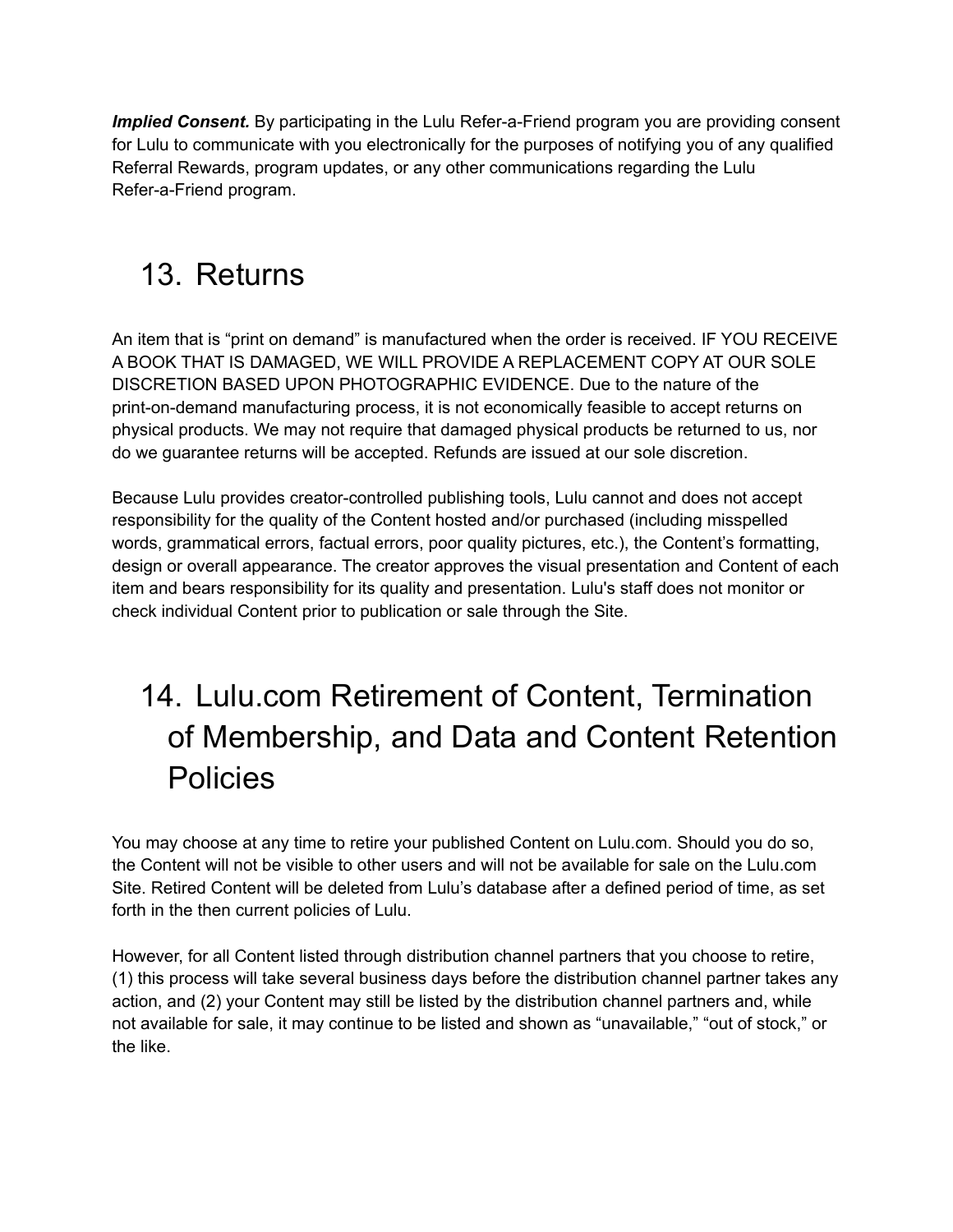Net Revenue received by Lulu prior to distribution channel partners disabling the ability of your retired Content to be sold, will continue to be subject to the Terms and Creator Revenue shall be paid to you when applicable.

If your Content has not been published, you can delete it from your Project List and it will be removed from the Lulu database, subject to our archiving process. This type of draft Content will be deleted from Lulu's database after a defined period of time, as set forth in the then current policies of Lulu.

You may terminate your membership by following the "Cancel My Lulu Account" link on the My Projects > My Account & Orders > About Me page, or by contacting support with a specific request to do so. Your request to terminate will become effective within 30 days after the acknowledgement by Lulu of the receipt of your request. All terms above regarding retiring or deleting Content continue to be applicable.

Lulu will retain any part of your Personal Data for as long as is reasonably required to fulfill the purposes for which it was collected. Data retained in backups will be removed only as the backups are purged in the normal course of Lulu's backup procedures.

Generally, your Content will only remain accessible for defined periods of time, depending on the type of Content (e.g., retired, unpublished draft, prior revisions, questionable content, years without sales, etc.). This type of Content will be deleted from Lulu's database after a defined period of time, as set forth in the then current policies of Lulu. Accordingly, LULU STRONGLY RECOMMENDS THAT YOU DO NOT RELY UPON LULU AS A STORAGE SITE FOR YOUR CONTENT.

## <span id="page-15-0"></span>15. Restrictions on Use of Content

If you purchase Content from the Site (including receipt of free Content), you agree to the following restrictions with respect to such acquired Content and the information contained therein:

- You can resell physical copies of Content (e.g., printed books) you have purchased;
- You may not resell any other Content or otherwise profit from its use or display;
- Sharing, copying, adapting, redistributing, reconfiguring, modifying or creating derivative works from the Content is permissible only if expressly permitted by the author of the Content and only to the extent so permitted. You agree to abide by any restrictions included with the Content;
- The Content owners who sell Content through Lulu retain ownership of the copyrights or other licenses in the Content. You agree not to allow any other party to: resell, redistribute, sublicense, assign, delegate, or otherwise transfer the Content, any part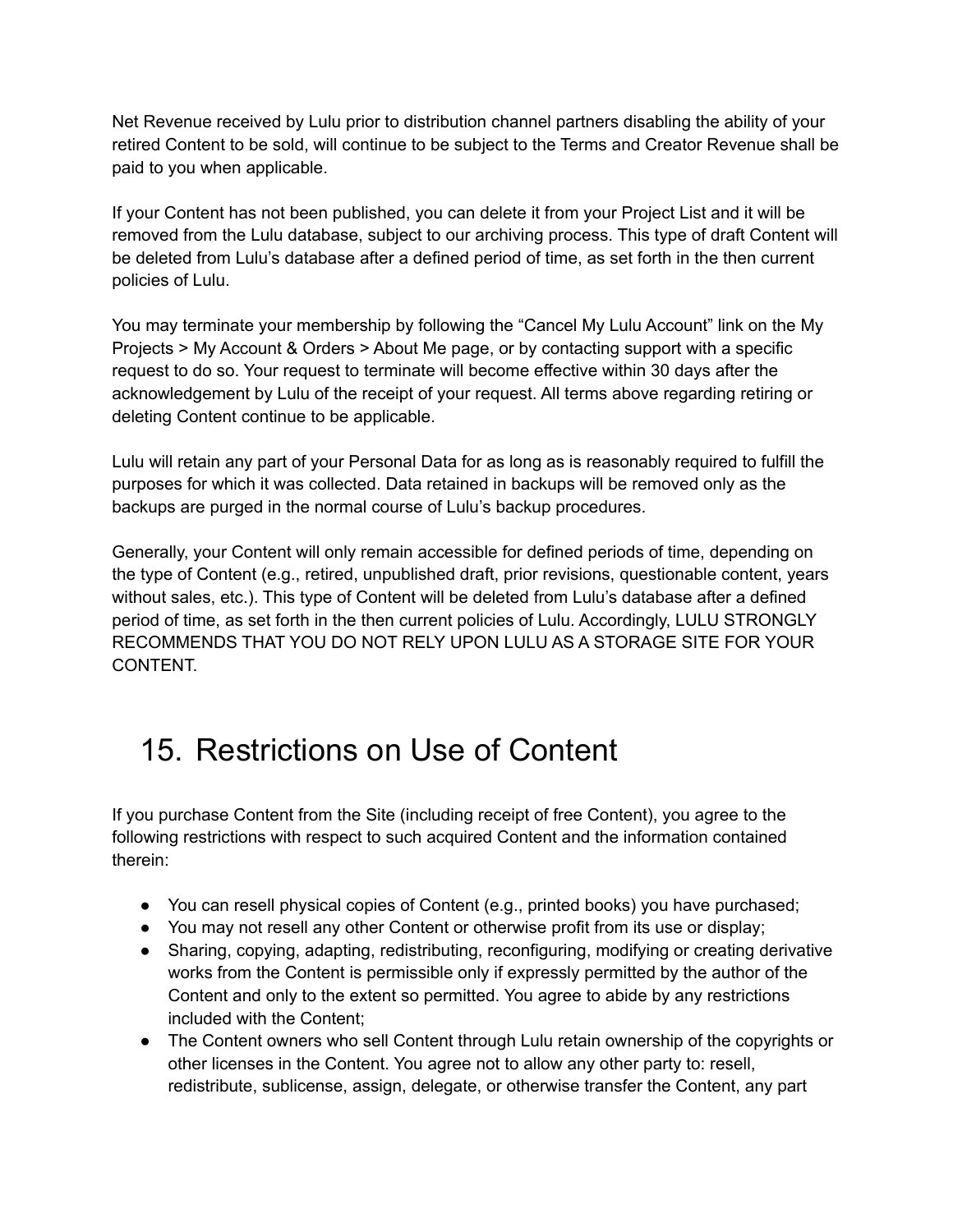thereof, or any related rights or obligations hereunder, to any third party except as may be expressly allowed in the terms under which the Content is provided to you; and

• You will not remove or obscure any proprietary rights notices contained in or on the Content.

## <span id="page-16-0"></span>16. Privacy

In general, Lulu collects Personal Data when you register with Lulu, when you use Lulu services and when you visit Lulu pages or pages related to the Content posted on the Site. That information is used to fulfill your requests for products and services, to comply with specific regulations (including but not limited to CASL and GDPR), to conduct research, to contact you, to contact those who purchase your Content (if you have selected to use the Lulu Thank You Note program) and to improve Lulu services. Lulu endeavors to limit access to your Personal Data to only those Lulu employees, agents and service providers who reasonably need access to complete these purposes. You may view and edit your account information at any time.

Lulu will disclose Personal Data under the following circumstances:

- In response to subpoenas, court order, other legal process, to establish or exercise Lulu's legal rights or defend against a legal claim, or as otherwise required by law;As necessary to investigate, prevent, or take action regarding violations of the Terms, suspected illegal activity or threats to the physical safety of another person;
- To Lulu's trusted partners who work on Lulu's behalf under confidentiality agreements;
- If Lulu is involved in a merger, acquisition, reorganization, sale of some or all of our assets, joint venture, assignment, transfer or other disposition of all or any portion of our business, assets or stock (including without limitation in connection with any bankruptcy or similar proceedings), to that company; and
- If you have enabled the Thank You Note buyer notification option, in which case you consent to Lulu's displaying the publisher name and e-mail address you provide for Thank You Note correspondence to purchasers of your Content.

Lulu will transfer your Personal Data to other countries where it does business, but will always treat your Personal Data according to the terms of Lulu's Privacy Policy. If you include your Personal Data in Content that you post on the Site, that information may be widely available to other users. Lulu does not exercise any control over those users and cannot guarantee that your Personal Data will be protected as described in Lulu's Privacy Policy. If you do not want your Personal Data to be displayed as part of the Content you post, then you must delete it prior to posting. You may not include Personal Data about other people in your Content. You also may not use Personal Data about other Lulu Users in a way that is inconsistent with Lulu's Privacy Policy. If you do, you will have violated the Terms, and Lulu may terminate your account. Lulu is not liable for any damage that may be incurred due to use of Personal Data that was made available as part of Content posted on Lulu's site.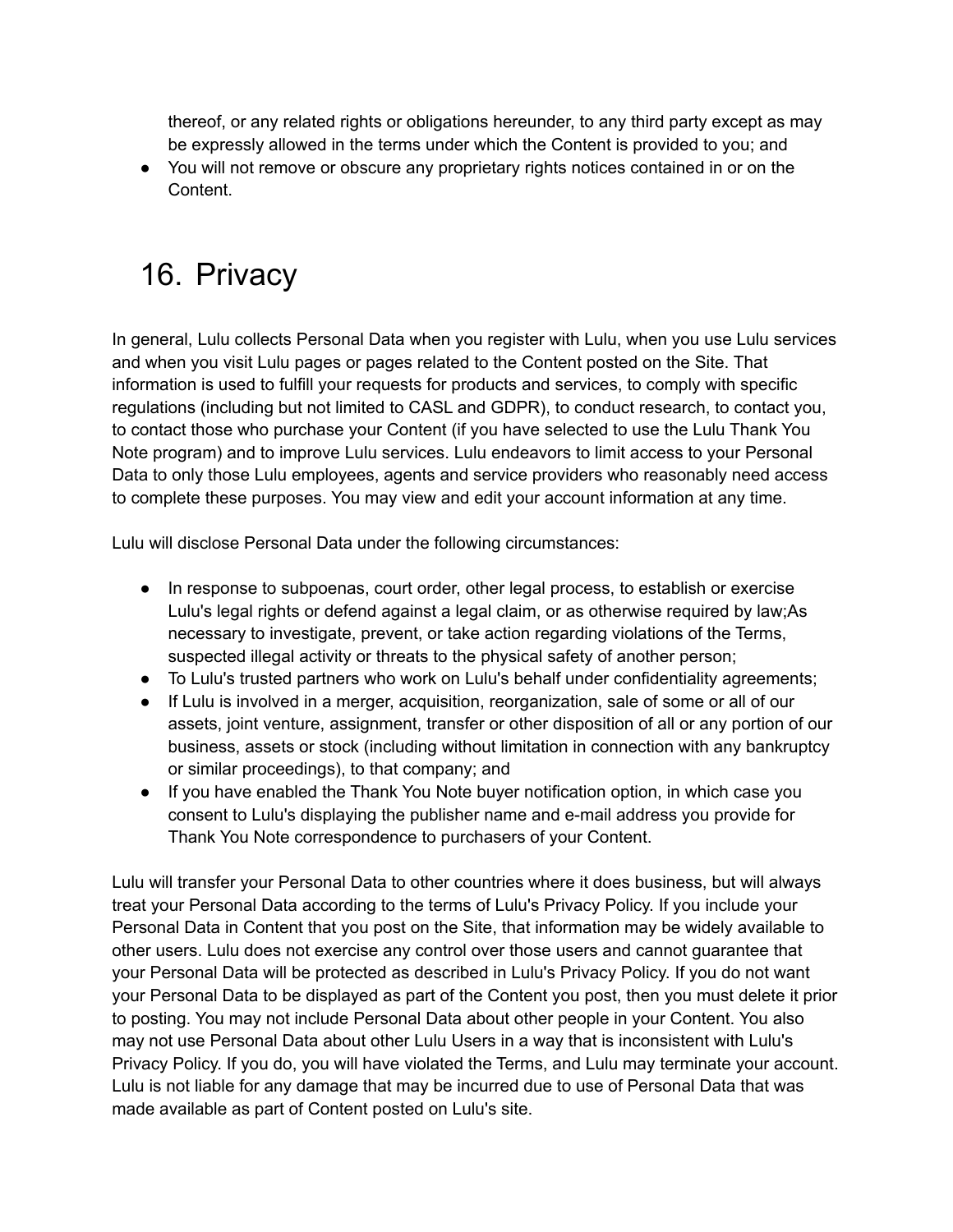Lulu will set and access cookies as described in Lulu's Privacy Policy, for the purpose of managing your access to the Site and delivering services to you. Please reference your browser's "Help" menu to learn how to change cookie preferences.

Your Personal Data does not include your Lulu username, and any information you make available through your Public Contact settings. Your Lulu username and Public Contact information may be displayed on the Site to other users. For a complete description of Lulu's use and disclosure of your Personal Data and for our contact information regarding privacy issues, please review Lulu's Privacy Policy.

### <span id="page-17-0"></span>17. Indemnification

You agree to indemnify, defend and hold us, our affiliates, parent companies, subsidiaries, distributors, partners, licensors, advertisers and sponsors, and our and their directors, officers, employees, consultants, agents and other representatives, harmless from and against any and all claims, damages, losses, costs (including reasonable attorneys' fees) and other expenses that arise directly or indirectly out of or from (a) your breach of these Terms, including any violation of the rules set forth in Section 2 above; (b) your Content; (c) your activities in connection with the Site (including, without limitation, any and all purchases) and/or (d) any taxes, fees or penalties associated with your receipt of Creator Revenue or the sale of your Content.

You will not do anything to intentionally prejudice the rights granted hereunder, but in the event that you lose any rights or other licenses, consents or permissions relating to specific Content that are necessary for you to grant the rights you grant to us hereunder, or you receive notice of a third-party claim relating to Content which you reasonably deem to be of concern, you will immediately retire or delete such Content from our Site. Notwithstanding the foregoing, you will use commercially reasonable efforts to maintain the rights to the Content that you provide to us under this Agreement. Without limiting our rights or remedies under this Agreement, you will reimburse us for any refunds we make to Customers as a result of the withdrawal of Content under this Section. For the avoidance of doubt, nothing in this paragraph is intended to relieve you of your indemnification obligation above.

#### <span id="page-17-1"></span>18. Disclaimer of Warranties

THE SITE, INCLUDING, BUT NOT LIMITED TO, ALL MATERIALS INCORPORATED THEREIN AND ALL FEATURES AND FUNCTIONALITY OF THE SITE, IS PROVIDED "AS IS," "AS AVAILABLE," AND WITHOUT WARRANTIES OF ANY KIND, EITHER EXPRESS OR IMPLIED.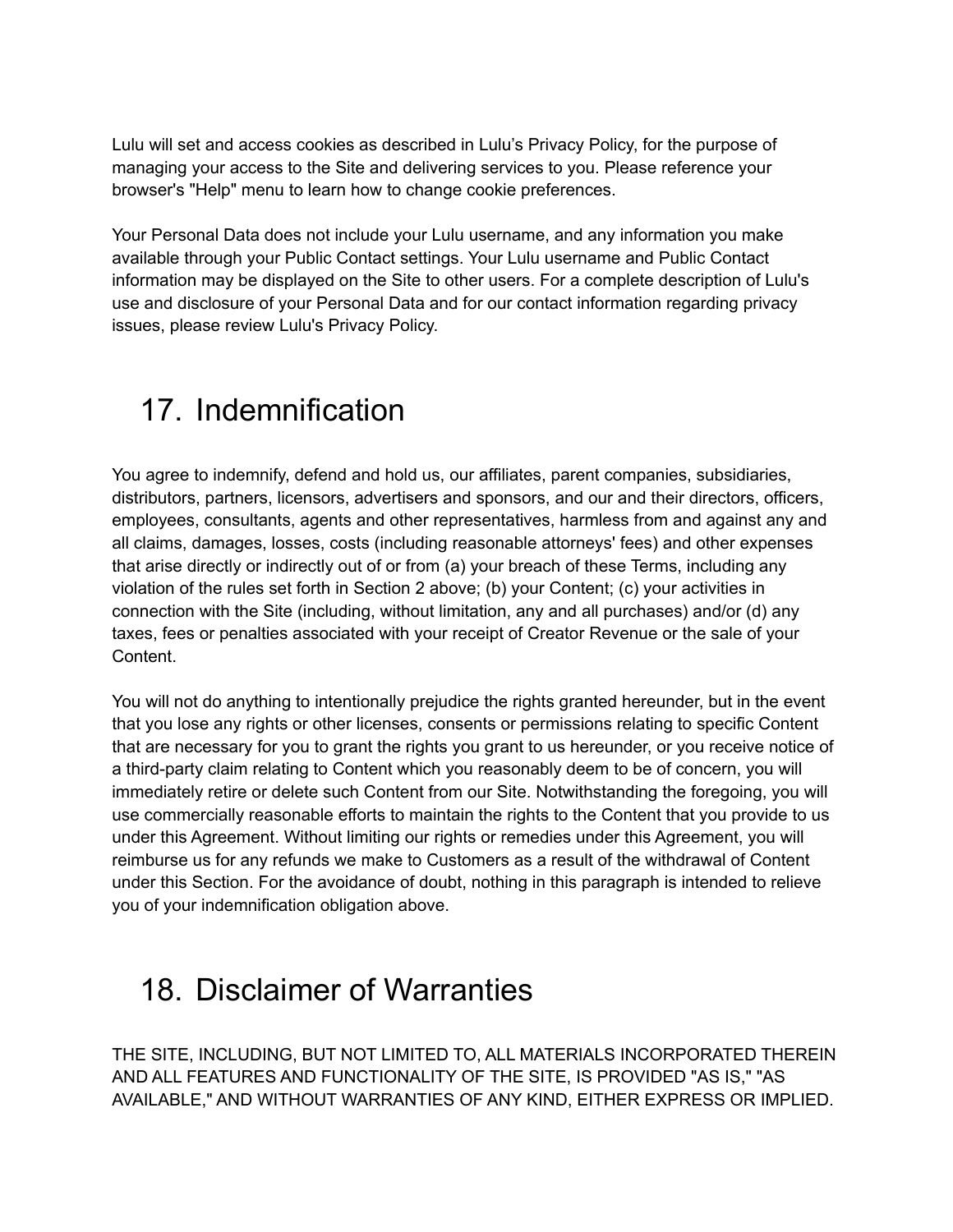TO THE FULLEST EXTENT PERMISSIBLE BY APPLICABLE LAW, LULU AND ITS AFFILIATES, DISTRIBUTORS, PARTNERS, LICENSORS, ADVERTISERS AND SPONSORS, AND OUR AND THEIR DIRECTORS, OFFICERS, EMPLOYEES, CONSULTANTS, AGENTS AND OTHER REPRESENTATIVES DISCLAIM ALL WARRANTIES, EXPRESS OR IMPLIED, INCLUDING, WITHOUT LIMITATION, IMPLIED WARRANTIES OF TITLE, NON-INFRINGEMENT, ACCURACY, MERCHANTABILITY, AND FITNESS FOR A PARTICULAR PURPOSE, AND ANY WARRANTIES THAT MAY ARISE FROM COURSE OF DEALING, COURSE OF PERFORMANCE OR USAGE OF TRADE. Applicable law may not allow the exclusion of implied warranties, so the above exclusions may not apply to you. WE, OUR AFFILIATES, DISTRIBUTORS, PARTNERS, LICENSORS, ADVERTISERS AND SPONSORS, AND OUR AND THEIR DIRECTORS, OFFICERS, EMPLOYEES, CONSULTANTS, AGENTS AND OTHER REPRESENTATIVES DO NOT WARRANT THAT YOUR USE OF THE SITE WILL BE UNINTERRUPTED, TIMELY, ERROR-FREE OR SECURE, THAT DEFECTS WILL BE CORRECTED, OR THAT THE SITE, THE SERVER(S) ON WHICH THE SITE IS OFFERED OR ANY SOFTWARE INCORPORATED INTO THE SITE ARE FREE OF VIRUSES OR OTHER HARMFUL COMPONENTS. YOU ASSUME ALL RESPONSIBILITY AND RISK FOR YOUR USE OF THE SITE AND YOUR RELIANCE THEREON. NO OPINION, ADVICE OR STATEMENT OF LULU AND/OR ITS AFFILIATES, DISTRIBUTORS, PARTNERS, LICENSORS, ADVERTISERS AND/OR SPONSORS, AND/OR OUR AND THEIR DIRECTORS, OFFICERS, EMPLOYEES, CONSULTANTS, AGENTS AND OTHER REPRESENTATIVES, WHETHER MADE ON OR THROUGH THE SITE OR OTHERWISE, SHALL CREATE ANY WARRANTY. **YOUR USE OF THE SITE IS ENTIRELY AT YOUR OWN RISK.**

## <span id="page-18-0"></span>19. Limitation of Liability

TO THE FULLEST EXTENT PERMISSIBLE BY APPLICABLE LAW, NEITHER LULU NOR ANY OF OUR AFFILIATES, DISTRIBUTORS, PARTNERS, LICENSORS, ADVERTISERS OR SPONSORS, NOR OUR OR THEIR DIRECTORS, OFFICERS, EMPLOYEES, CONSULTANTS, AGENTS OR OTHER REPRESENTATIVES, ARE RESPONSIBLE OR LIABLE FOR ANY INDIRECT, INCIDENTAL, CONSEQUENTIAL, SPECIAL, EXEMPLARY, OR PUNITIVE DAMAGES (INCLUDING, WITHOUT LIMITATION, DAMAGES FOR LOSS OF BUSINESS, LOSS OF DATA OR LOST PROFITS), UNDER ANY CONTRACT, NEGLIGENCE, STRICT LIABILITY OR OTHER THEORY ARISING OUT OF OR RELATING IN ANY WAY TO THE SITE (INCLUDING, BUT NOT LIMITED TO, ALL MATERIALS INCORPORATED THEREIN AND ALL FEATURES AND FUNCTIONALITY OF THE SITE). YOUR SOLE AND EXCLUSIVE REMEDY FOR DISSATISFACTION WITH THE SITE IS TO STOP USING THE SITE. TO THE FULLEST EXTENT PERMISSIBLE BY APPLICABLE LAW, THE SOLE, EXCLUSIVE AND MAXIMUM LIABILITY OF LULU ARISING OUT OF OR IN CONNECTION WITH THESE TERMS OR THE SITE, WHETHER IN CONTRACT, TORT (INCLUDING, WITHOUT LIMITATION, NEGLIGENCE) OR OTHERWISE, SHALL BE \$100. Some states do not allow the exclusion or limitation of incidental or consequential damages, so the above limitation or exclusion may not apply to you.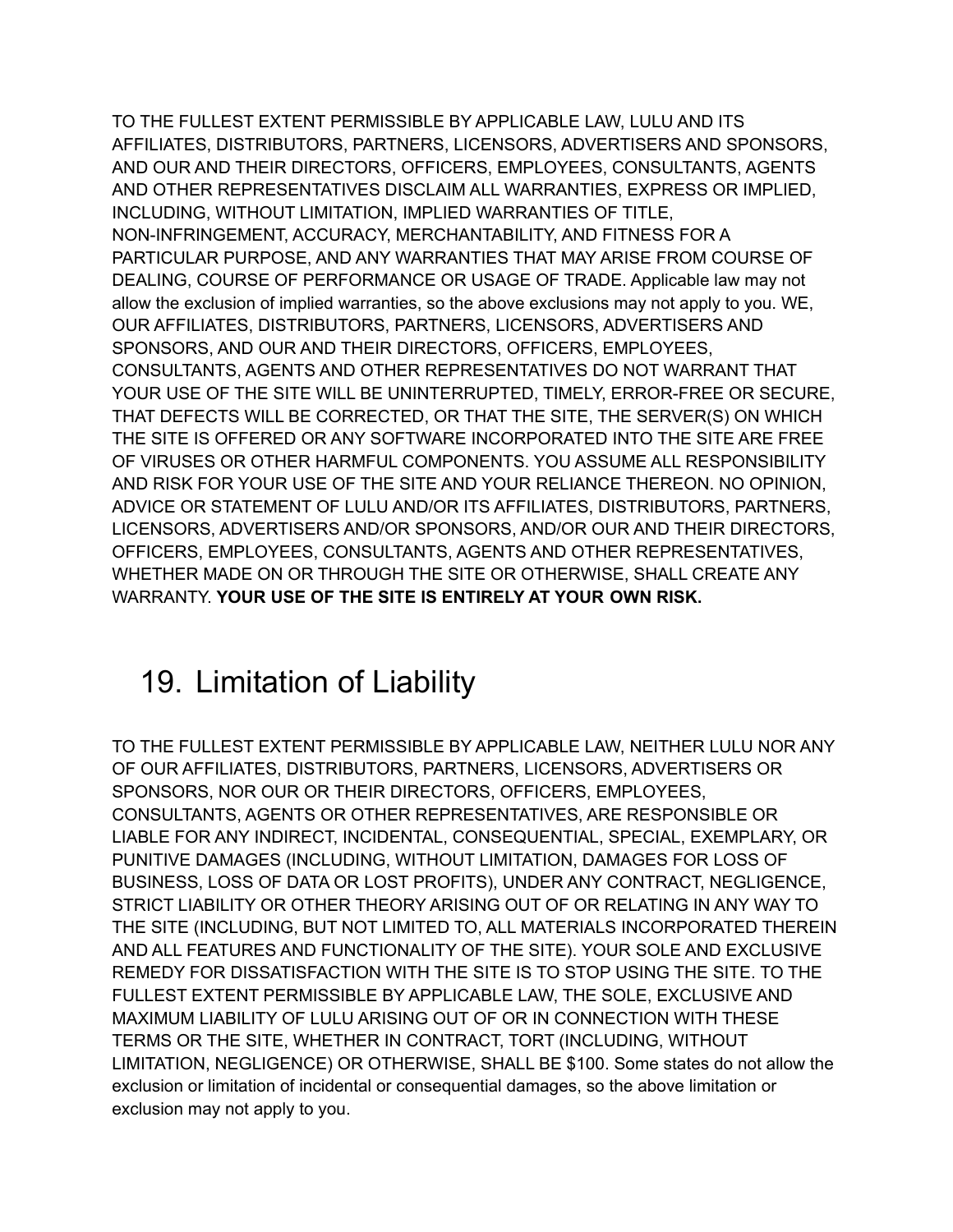LULU DOES NOT PROVIDE LEGAL, FINANCIAL, TAX, ACCOUNTING OR OTHER PROFESSIONAL SERVICE ADVICE AND PROHIBITS THE USE OF ANY COMMUNICATION OR INFORMATION FROM LULU THAT YOU USE FOR SUCH PURPOSES EXCEPT FOR TAX STATEMENTS ISSUED BY LULU IN THE ORDINARY COURSE OF BUSINESS.

#### <span id="page-19-0"></span>20. Intellectual Property

Lulu is the owner of all intellectual property rights, including all copyright, patents, and trademarks, associated with the Site, with all rights reserved, exclusive of Content provided by third parties, which is owned by the licensors of such Content. Lulu owns the design, format and layout of the Site. The Lulu logos and the names of all Lulu products and/or services as posted on the Site are trademarks and/or service marks or registered trademarks and/or service marks of Lulu. The Site is ©2002-2021 Lulu Holdings, Inc. and/or Lulu Press, Inc. All rights reserved.

All trademarks and service marks on the Site not owned by us are the property of their respective owners. The trade names, trademarks and service marks owned by us, whether registered or unregistered, may not be used in connection with any product or service that is not ours, in any manner that is likely to cause confusion. Nothing contained on the Site should be construed as granting, by implication, estoppel or otherwise, any license or right to use any of our trade names, trademarks or service marks without our express prior written consent.

FOR AVOIDANCE OF DOUBT, AND WITHOUT LIMITING THE FOREGOING, YOU HAVE NO RIGHT TO POST, MAKE AVAILABLE TO OTHERS, OR OTHERWISE DISTRIBUTE IN ANY FORMAT ANY ELECTRONIC MATERIALS DOWNLOADED FROM THE SITE OR ANY DERIVATIVE WORKS OF SUCH MATERIALS.

## <span id="page-19-1"></span>21. Policy for Idea Content

Many of our customers are interested in submitting ideas and suggestions for products and services to be used at Lulu, either independently of, or in conjunction with, our internally developed concepts. We appreciate our customers' interest in improving the Site; however, please note that any such ideas or suggestions that you submit will be owned by Lulu, and you hereby irrevocably assign any intellectual property rights in such ideas and suggestions to Lulu. In the event that the foregoing assignment is held to be ineffective for any reason, your ideas and suggestions will be treated as Content, subject to the license granted to Lulu in Section 3 of these Terms. If you intend to retain any intellectual property rights in your ideas and suggestions (patent, trade secrets, copyright, trademark, etc.) please do not submit them to us without our prior written approval. You can inquire regarding such approval by sending a letter to: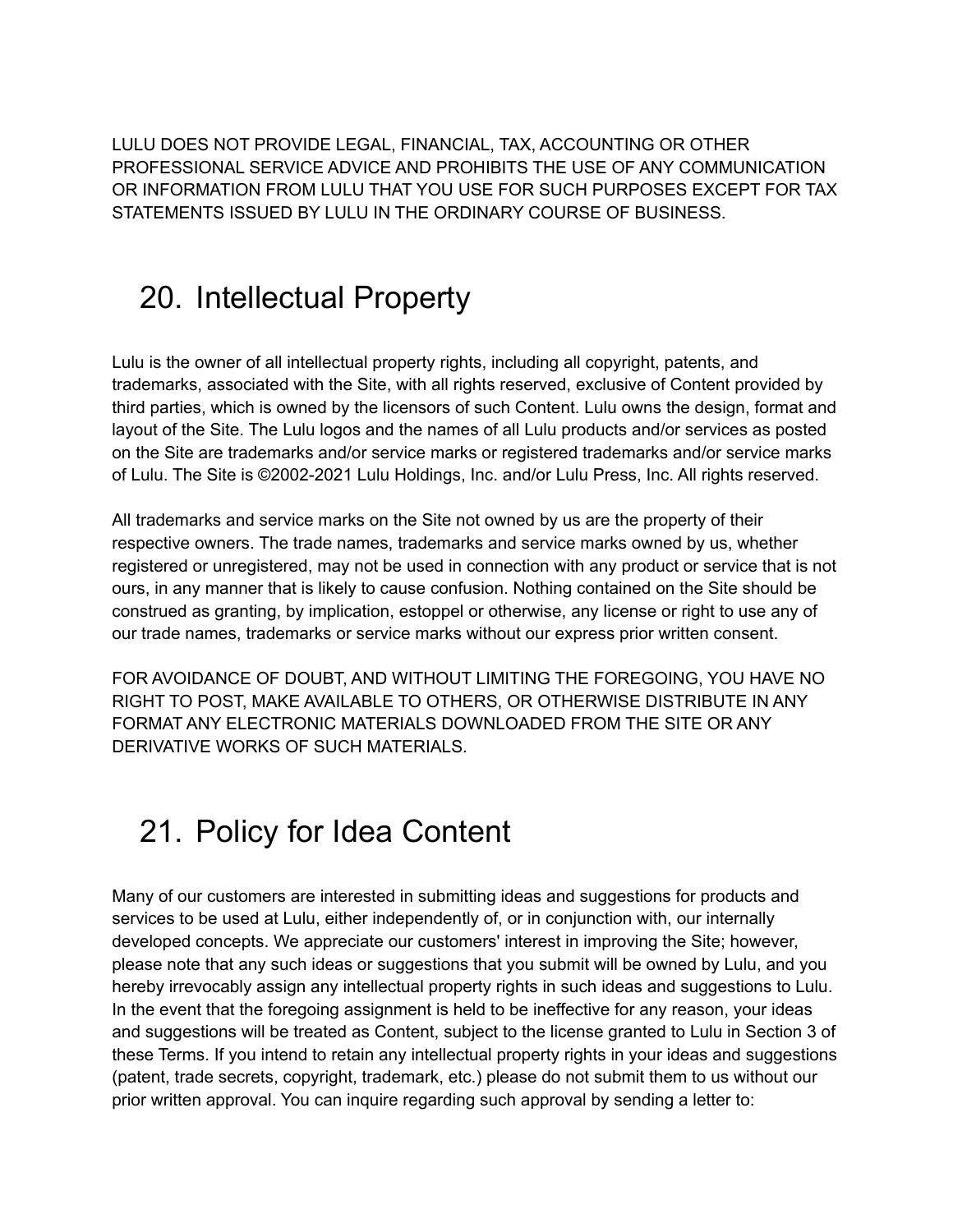Lulu Press P.O. Box 12018 Durham, NC 27709 ATTN: Idea Content- Legal Department

If we are interested in pursuing any idea or suggestion of yours, we will contact you. Please note that an additional legal agreement may be required by Lulu in order to evaluate your idea or suggestion.

#### <span id="page-20-0"></span>22. Jurisdictional Issues

The Site is controlled and operated by Lulu from the United States of America, and is not intended to subject Lulu to the laws or jurisdiction of any state, country or territory other than that of the United States of America. Lulu does not represent or warrant that the Site or any part thereof is appropriate or available for use in any particular jurisdiction. Those who choose to access the Site do so on their own initiative and at their own risk, and are responsible for complying with all local laws, rules and regulations. We may limit the Site's availability, in whole or in part, to any person, geographic area or jurisdiction we choose, at any time and in our sole discretion.

Lulu makes no representation that material on the Site is appropriate to or available at locations outside of the United States. You may not use the Site or export the Contents in violation of U.S. export regulations. If you access this Site from a location outside of the United States, you are responsible for compliance with all applicable local laws and payment of any local taxes that may be payable in connection with any purchase from the Site.

#### <span id="page-20-1"></span>23. Miscellaneous

Lulu's headquarters and principal operations, including control and supervision of the Site, are based in Morrisville, North Carolina. This Agreement is governed by the laws of the State of North Carolina, without regard to its "choice of law" or "conflict of laws" provisions that would apply the laws of another jurisdiction. You agree that any dispute that cannot be settled by good faith negotiation shall be submitted to arbitration in accordance with the rules of the American Arbitration Association. The location of the arbitration shall be Raleigh, North Carolina. The arbitration shall be conducted by a single arbitrator with experience in computer/technology matters and in the publishing industry. The decision of the arbitrator(s) shall be legally binding, shall not be subject to appeal, and shall be enforceable in any court of competent jurisdiction. You and We (Lulu) each agree that any dispute resolution proceedings will be conducted only on an individual basis and not in a class, consolidated or representative action. If for any reason a claim proceeds in court rather than in arbitration you and We each waive any right to a jury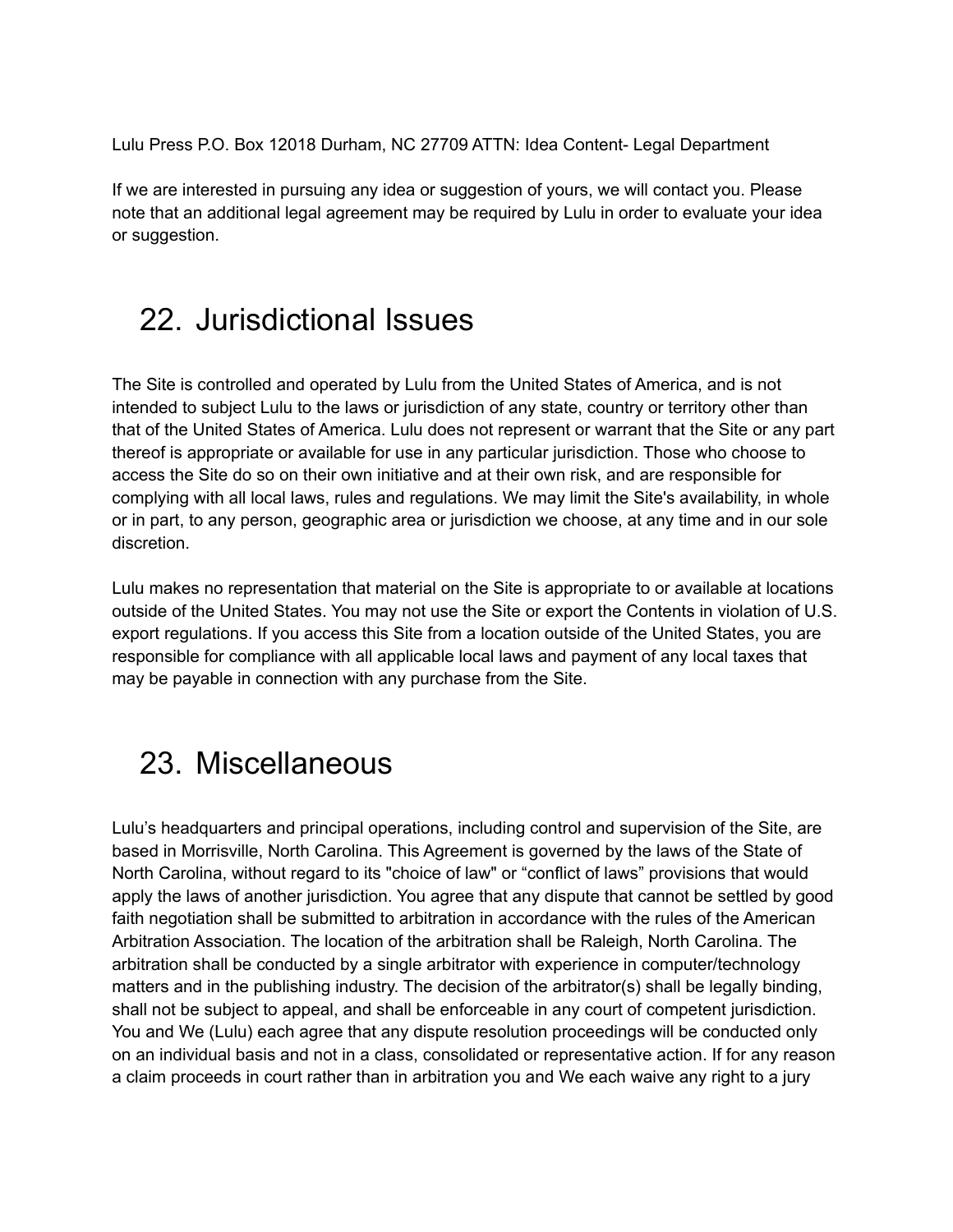trial. You or We may bring suit in court on an individual basis only, and not in a class, consolidated or representative action, to apply for injunctive remedies.

The Terms in Sections 16, 17, 18 and 19 relating to disclaimer of warranties, limitations of liability, indemnification and intellectual property shall survive termination of this Agreement. Notwithstanding, the arbitration requirement above, you agree to the jurisdiction of the State and Federal Court in the State of North Carolina, and Lulu has the right to seek additional remedies, including but not limited to injunctive relief, to enforce the aforementioned clauses or any other material provision of this Agreement.

Except for delay in payments due, if anything happens that is beyond reasonable control of either party (wars, sabotage, riots, labor disturbance, failure or delay of transportation, terrorist act, severe weather, natural disaster, act of God, etc.), then delays will be expected and performance may be excused. Lulu and its subcontractors or suppliers shall not be liable for any delay caused by the occurrence of such an event beyond their reasonable control.

This Agreement does not designate either party as the agent, employee, legal representative, partner or joint venturer of the other party for any purpose whatsoever.

References to business or distribution channel "partners" in connection with Lulu's operations refers to organizations with which Lulu has business relationships and does not imply formal legal partnerships.

Every term of this Agreement is intended to be severable. If any term of this Agreement is found to be invalid or unenforceable, then such term will be deemed amended and interpreted, if possible, in a way that renders it enforceable. If such an interpretation is not possible, then the term will be deemed removed from this Agreement and the rest of this Agreement will remain in full force and effect.

No waiver by either party of any breach or default hereunder shall be deemed to be a waiver of any preceding or subsequent breach or default, nor shall any delay or omission on the part of either party to exercise or avail itself of any right or remedy that it has or may have hereunder operate as a waiver of any right or remedy.

This is the entire agreement between us relating to the subject matter herein and supersedes any and all prior or contemporaneous written or oral agreements between us with respect to such subject matter.

These Terms are not assignable, transferable or sub-licensable by you except with our prior written consent.

These Terms may not be modified or amended except with our prior written consent.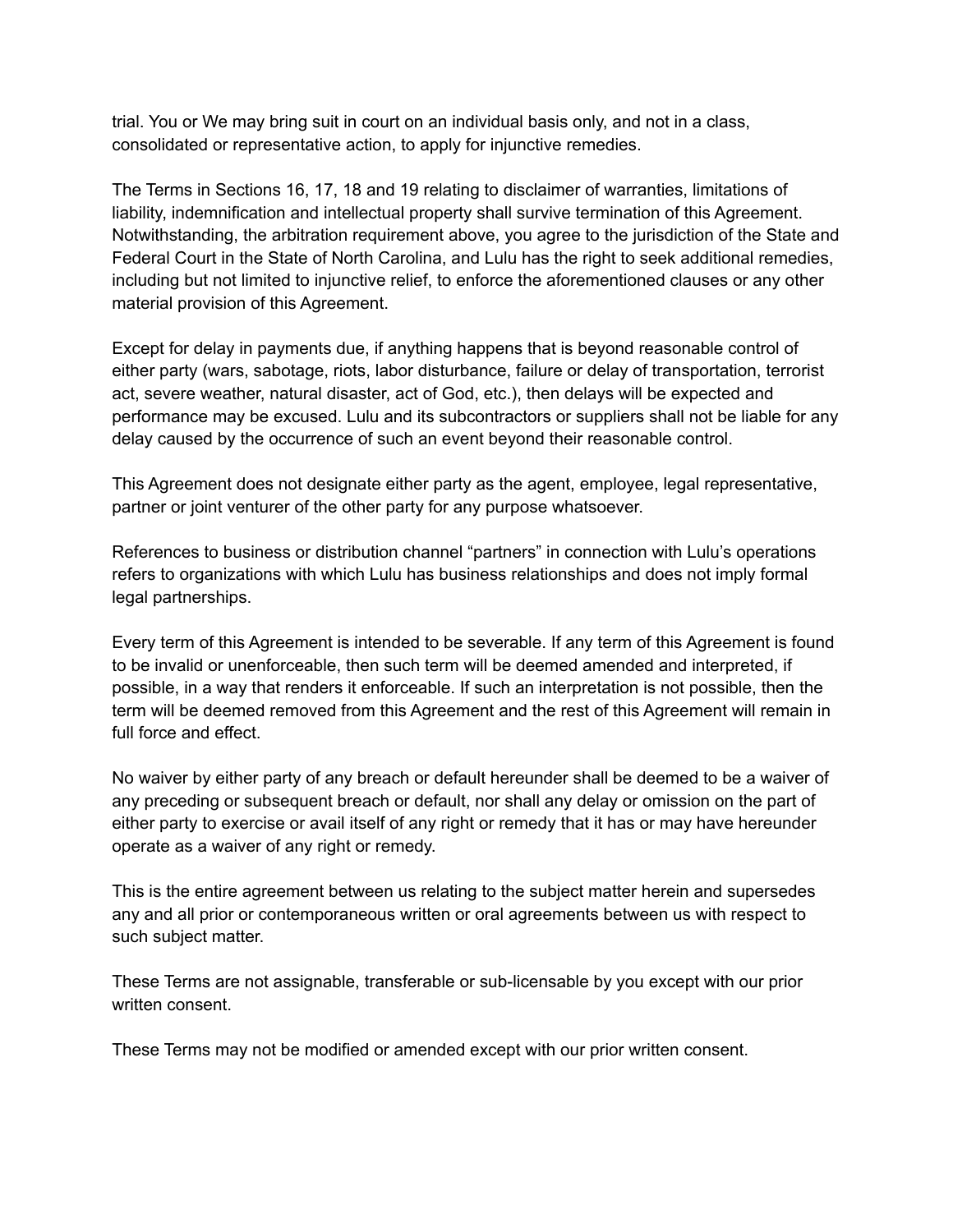Any heading, caption or section title contained in these Terms is inserted only as a matter of convenience and in no way defines or explains any section or provision hereof.

If you have any questions or comments regarding these Terms, please contact: questionablecontent@lulu.com.

## <span id="page-22-0"></span>Appendix A. Lulu Content Policy and Guidelines

REVISED: September 12, 2017

Items sold through the Lulu Site must follow the content policy and guidelines detailed below. Producers or sellers of content are expected to conduct proper research to ensure that the content sold through the Lulu Site is in compliance with all local, state, national, and international laws. If Lulu determines that the content is prohibited, we may summarily remove or alter it without returning any fees the listing has incurred. Lulu reserves the right to make judgments about whether or not content is appropriate.

**Pornography** - X-rated text, photographs and movies, home porn, hard-core material that depict graphic sexual acts, and amateur porn are not permitted.

**Offensive Material** - Items such as crime-scene pictures, videos, pictures and videos of cruelty to animals, and extremely disturbing materials. This includes content that Lulu's deems to promote harm, threaten, promote the harassment, intimidation or abuse of, or promote discrimination against others based solely on race, ethnicity, national origin, sexual orientation, gender and gender identity, religious affiliation, age, disability, disease, or immigration status. Lulu reserves the right to determine the appropriateness of content sold on our Site. Also, be aware of cultural differences and sensitivities. Some materials may be acceptable in one country, but unacceptable in another. Please keep in mind our global community of customers.

**Illegal Items** - Content sold through the Lulu Site must adhere to all applicable laws. This includes the sale of content by individuals outside the United States. Some content that may not be sold include any products that may lead to the production of an illegal item or illegal activity.

**Items that Infringe Upon an Individual's Privacy** - Lulu holds personal privacy in the highest regard. Therefore, Content that infringes upon, or has potential to infringe upon, an individual's privacy is prohibited. Additionally, the sale of marketing lists (bulk e-mail lists, direct-mail marketing lists, etc.) is prohibited.

**Rights of Publicity** - Celebrity images and/or celebrity names cannot be used for commercial purposes without permission of the celebrity or their management. This includes unauthorized celebrity images.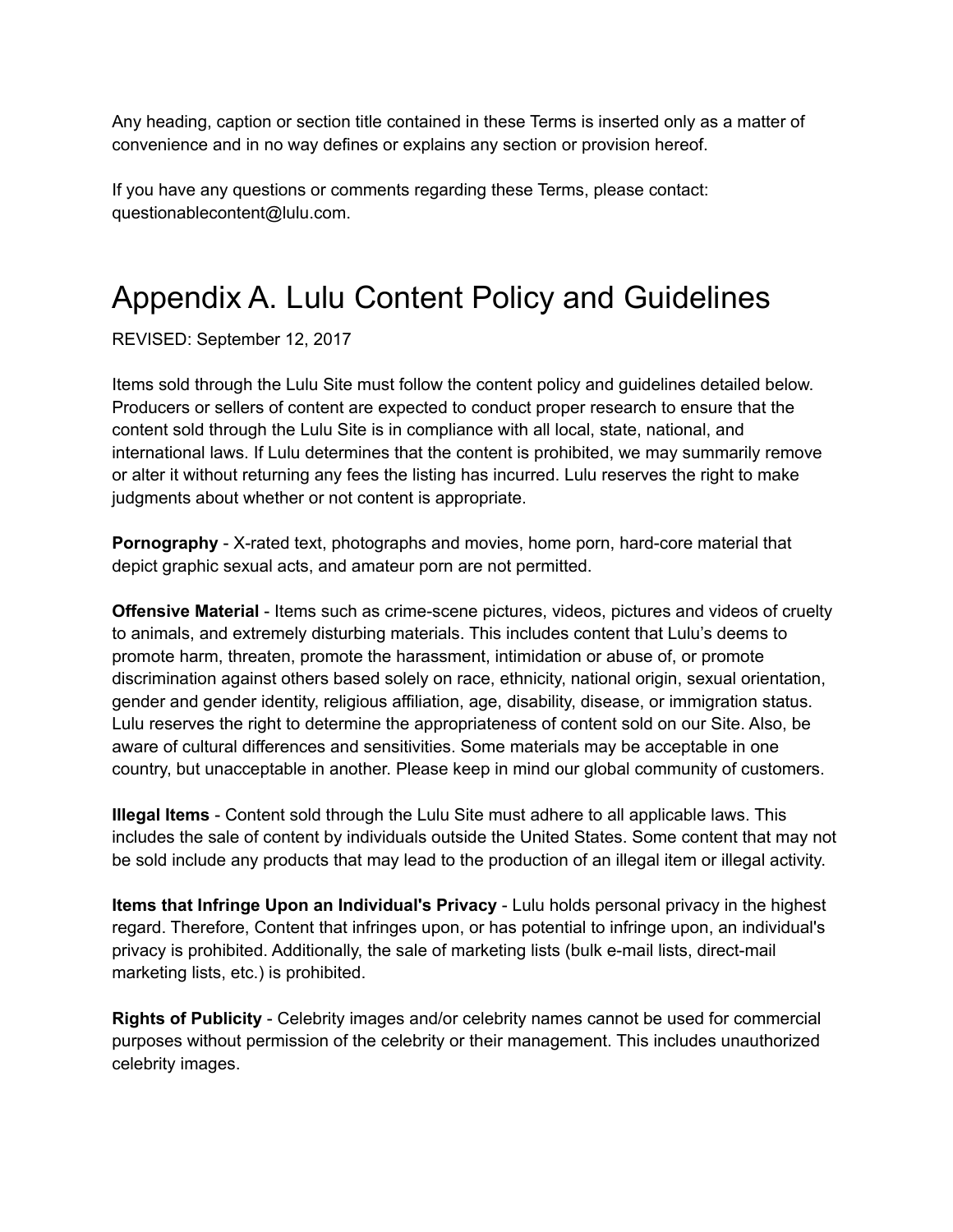**Public Domain and Other Non-Exclusive Content** - Lulu accepts public domain content for sale in the Lulu Bookstore. However, we may request that you provide proof that your submitted material is actually in the public domain and may choose to not sell a public domain title if its content is undifferentiated or barely differentiated from one or more books already available through our service or available through other retail sites. Please be aware that public domain content is only acceptable for retail distribution as a print book. Public domain eBooks are not accepted for retail distribution.

## <span id="page-23-0"></span>Appendix B. Content Retention Guidelines

REVISED: February 13, 2014

#### **Quarantined Content**

This includes any content that Lulu has decided should be suspended from sale on Lulu.com. Content can be suspended because it is believed to violate the terms of the Membership Agreement.

● **Policy**: All quarantined content will be deleted 6 months following quarantine.

#### **Retired Content**

Any Content where all versions of the project have been retired from sale.

- **Ebook Policy**: All files after 12 months from the time the project was retired will be deleted, except for files from versions that have previously sold.
- **Print Book Policy**: All files after 12 months from the time the project was retired will be deleted.

#### **Draft Projects**

Any content associated to an unpublished project.

● **Draft Project Policy**: Content files associated with an unpublished project will be deleted if the draft was created more than 12 months ago and has not been accessed in the last 6 months.

#### **Previous Versions of Published Content**

Previous versions of any book if the current version is published and available for sale. Once project files are older than 6 months: